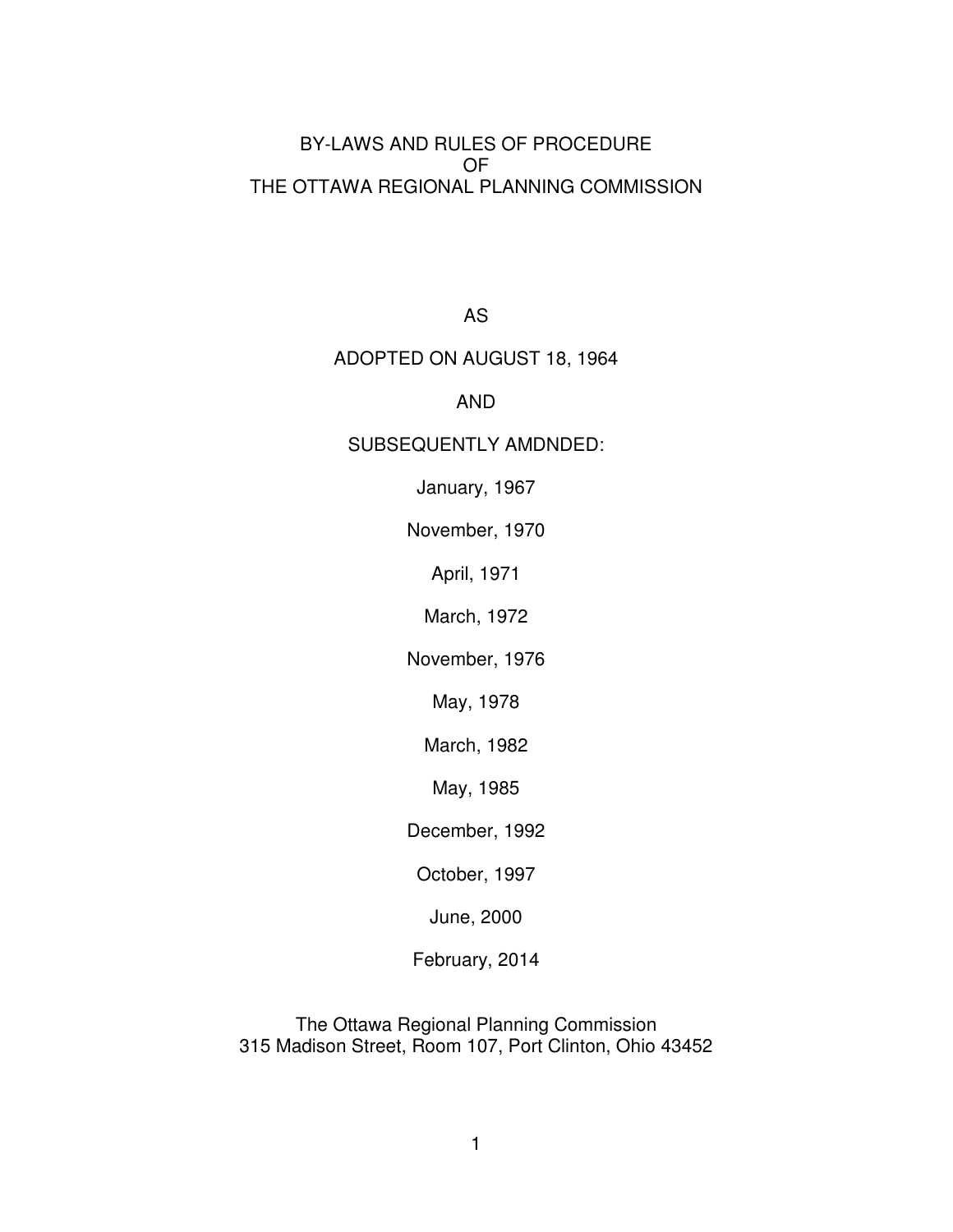# **Table of Contents**

| А.            | Ottawa County Officials and Other County Officials; hereafter referred to as |  |
|---------------|------------------------------------------------------------------------------|--|
| Β.            |                                                                              |  |
| C.            |                                                                              |  |
| D.            |                                                                              |  |
| Ε.            |                                                                              |  |
| F.            |                                                                              |  |
| G.            |                                                                              |  |
|               |                                                                              |  |
| Α.            |                                                                              |  |
| B.            |                                                                              |  |
|               | SECTION V - OFFICERS AND COMMITTEES OF THE COMMISSION 9                      |  |
| Α.            |                                                                              |  |
| $\mathbf 1$ . |                                                                              |  |
| 2.            |                                                                              |  |
| 3.            |                                                                              |  |
| 4.            |                                                                              |  |
| 5.            |                                                                              |  |
| В.            |                                                                              |  |
| 1.            |                                                                              |  |
| 2.            |                                                                              |  |
|               | SECTION VI - MEETING OF THE COMMISION AND ITS COMMITTEES 12                  |  |
| Α.            |                                                                              |  |
| 1.            |                                                                              |  |
| 2.            |                                                                              |  |
| 3.            |                                                                              |  |
| В.            |                                                                              |  |
| C.            |                                                                              |  |
|               |                                                                              |  |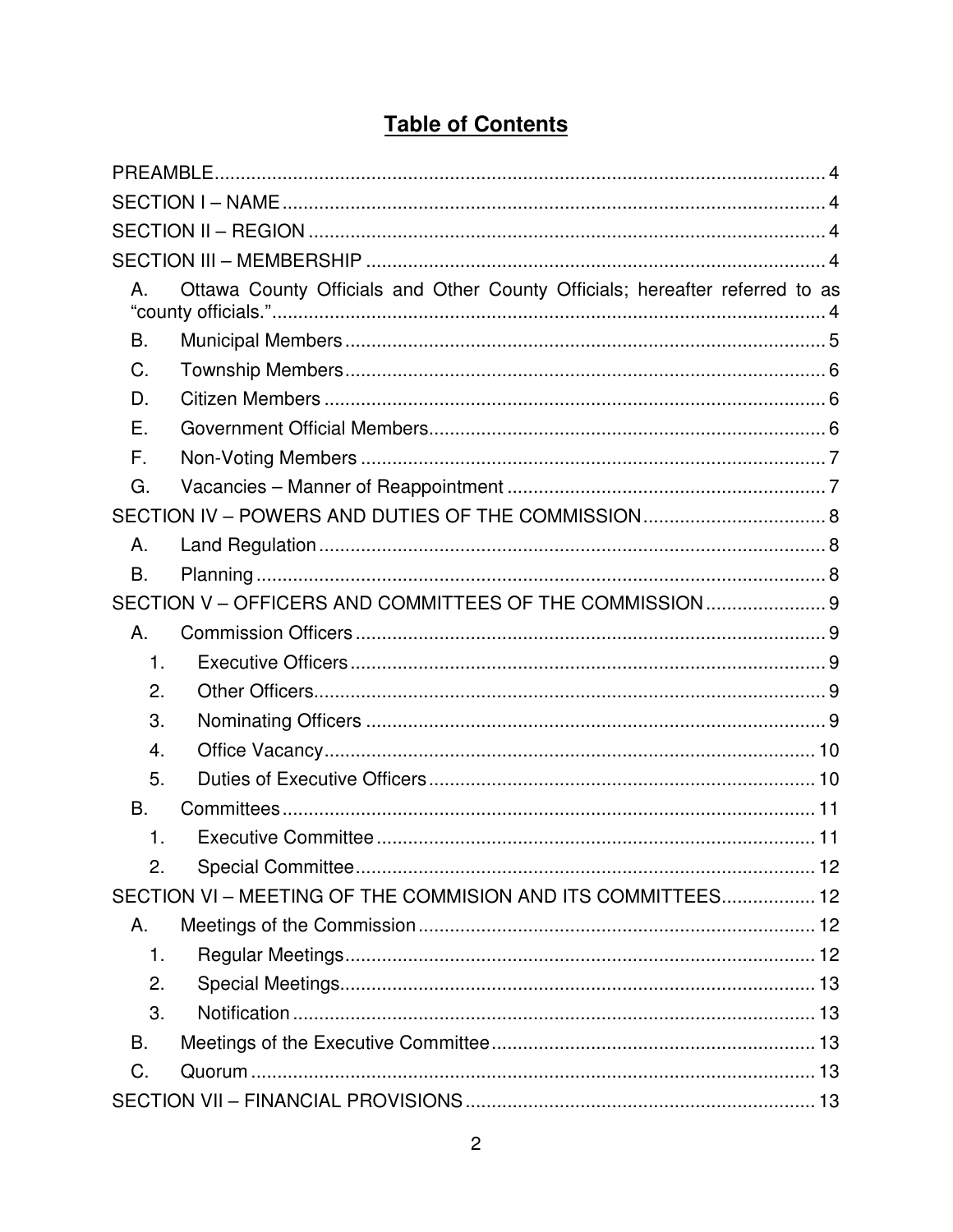| <b>B.</b> |                                                             |  |
|-----------|-------------------------------------------------------------|--|
| C.        |                                                             |  |
|           |                                                             |  |
| Α.        |                                                             |  |
| B.        |                                                             |  |
| C.        |                                                             |  |
| D.        |                                                             |  |
|           |                                                             |  |
| Α.        |                                                             |  |
| В.        |                                                             |  |
| C.        |                                                             |  |
| D.        |                                                             |  |
| Е.        |                                                             |  |
|           |                                                             |  |
|           | SECTION XI - INCLUSION OF STATUTES AND SEVERANCE CLAUSE  21 |  |
|           |                                                             |  |
|           |                                                             |  |
|           |                                                             |  |
|           |                                                             |  |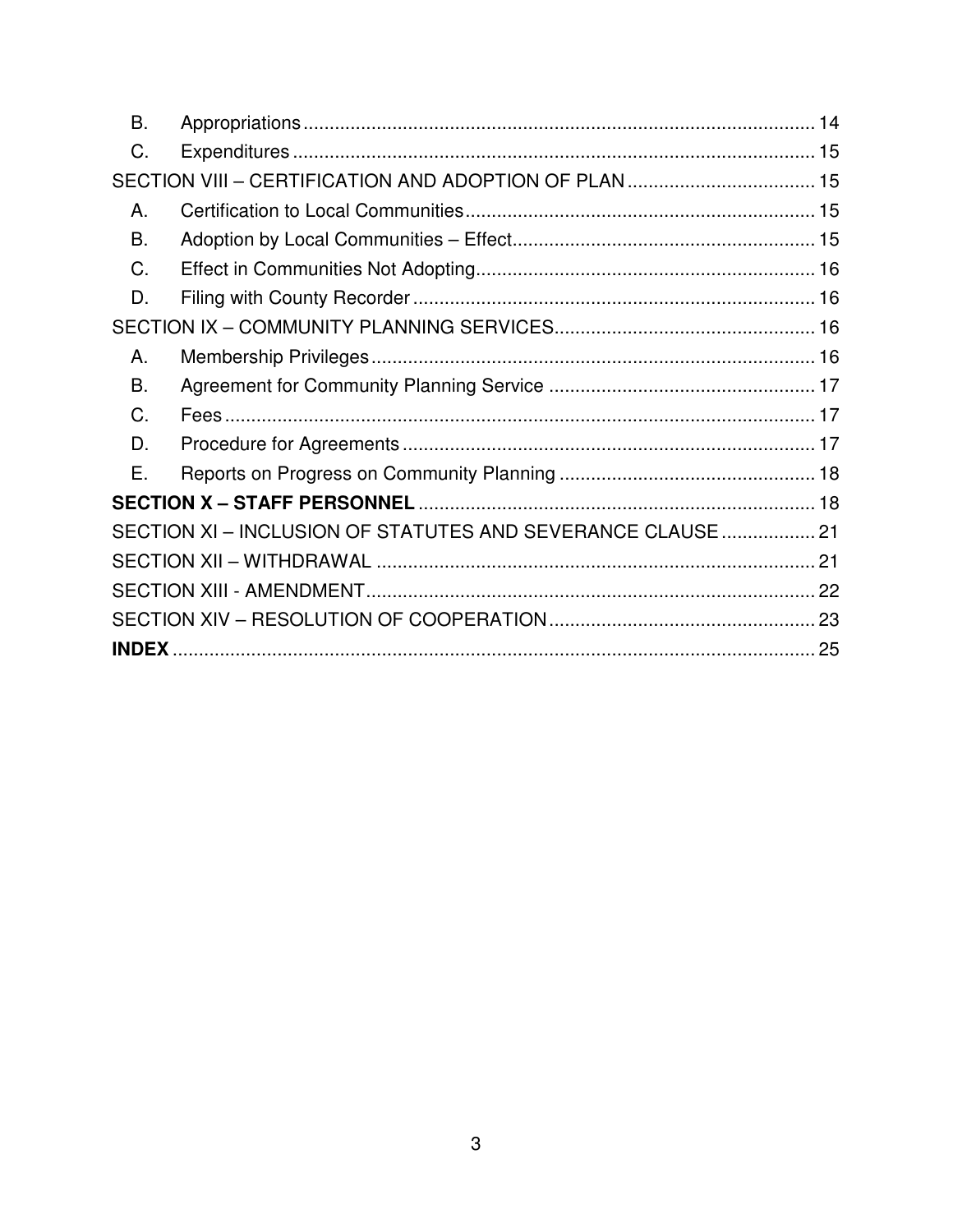## **PREAMBLE**

By virtue of the adoption of a Resolution of Cooperation by the Board of County Commissioners of Ottawa County, Ohio, and by the planning commissions and legislative bodies of the municipalities and townships within Ottawa County, Ohio, there has been created a Regional Planning Commission vested with powers given to regional planning commissions under the laws of the State of Ohio, particularly Revised Code**,** "R.C," 713.21 et seq. Subject to the provisions of all applicable statutes, and in order to carry out the duties and functions of the Regional Planning Commission vested in it by virtue of the Resolution of Cooperation and the statutes of the State of Ohio, particularly R.C. 713.23, it hereby is determined to be necessary and desirable that the following By-laws be adopted.

In 2014 these by-laws underwent a comprehensive revision. Dates of revision for sections of these by-laws are not included within each section, except for Sections VII and XII where such references are included. Sections VII and XII were not revised in 2014. As a result, the names of certain entities may differ in these sections from the remainder of these by-laws (i.e., the Ottawa Regional Planning Commission will be referred to as the Commission throughout these by-laws, except in Section XII where it is called the Regional Planning Commission).

## **SECTION I – NAME**

The name of the Commission shall be the "Ottawa Regional Planning Commission" hereafter referred to as "the Commission."

# **SECTION II – REGION**

The region for which the Commission shall be created and maintained is all of Ottawa County, Ohio, and adjoining counties or parts thereof, and municipalities located in said county, and adjoining counties, or parts thereof exclusive of any territory within the limits of a municipal corporation not having a planning commission, hereafter referred to as "the Region."

# **SECTION III – MEMBERSHIP**

The Commission shall consist of the following members:

- A. Ottawa County Officials and Other County Officials; hereafter referred to as "county officials."
	- 1. Each of the following officials of Ottawa County and any cooperating county officials shall serve on the Commission during his/her tenure in office: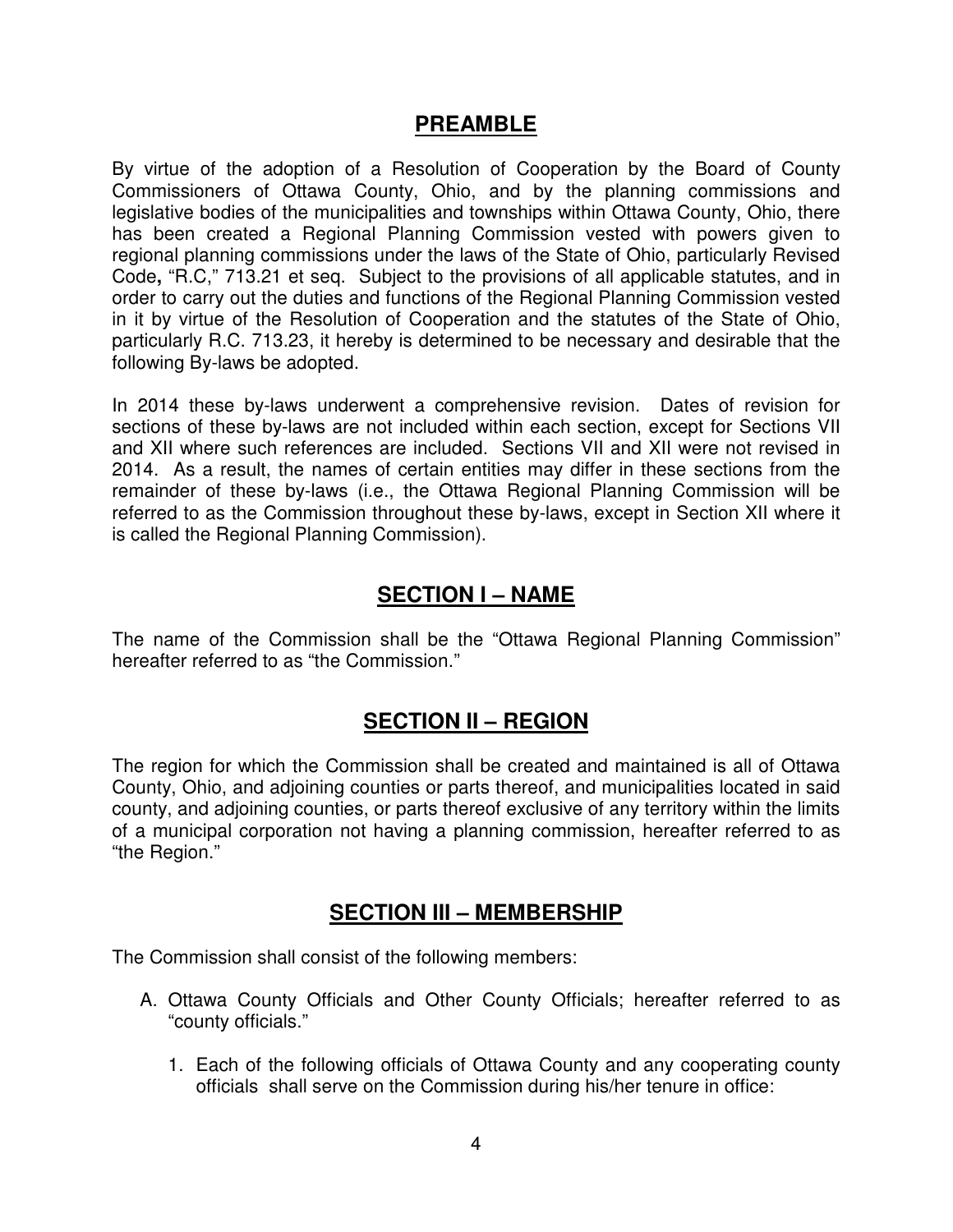- a. County commissioners
- b. County engineer
- c. County health commissioner
- d. County extension agent agriculture
- e. County sanitary engineer
- f. County superintendent of schools
- 2. Each county official (except the county commissioners) shall designate a staff assistant (or citizen member of an associated committee) as an alternate, hereafter referred to as "Alternate County Official Member."
- 3. In the event that any county official position (other than the county commissioners) is unfilled, then the Alternate County Official Member shall serve on the Commission as a regular member and shall designate an alternate, until said position is filled. In such an event, the Alternate County Official Member shall have the same rights and privileges of the county official.
- 4. If a county official or regular member pursuant to Section III (A)(3), and not including the county commissioners, is absent from any Commission meeting then the Alternate County Official Member shall represent said official. In such an event, the Alternate County Official Member shall have the same rights and privileges of the county official.
- B. Municipal Members
	- 1. The mayor of each municipal corporation having adopted a resolution of cooperation with the Commission shall appoint representative(s), hereafter referred to as "Municipal Member(s)," and alternate(s), hereafter referred to as "Alternate Municipal Member(s)," to the Commission. The municipal corporation's legislative body shall approve these appointments for such term as the municipal corporation's mayor, planning commission or legislative body elect.
	- 2. Each municipal corporation shall be entitled to one Municipal Member for every 5,000 population (according to the latest Federal Census) with no more than three Municipal Members representing a municipal corporation.
	- 3. If a Municipal Member is absent from any Commission meeting then the Alternate Municipal Member shall represent said Municipal Member. In such an event, the Alternate Municipal Member shall have the same rights and privileges of the Municipal Member.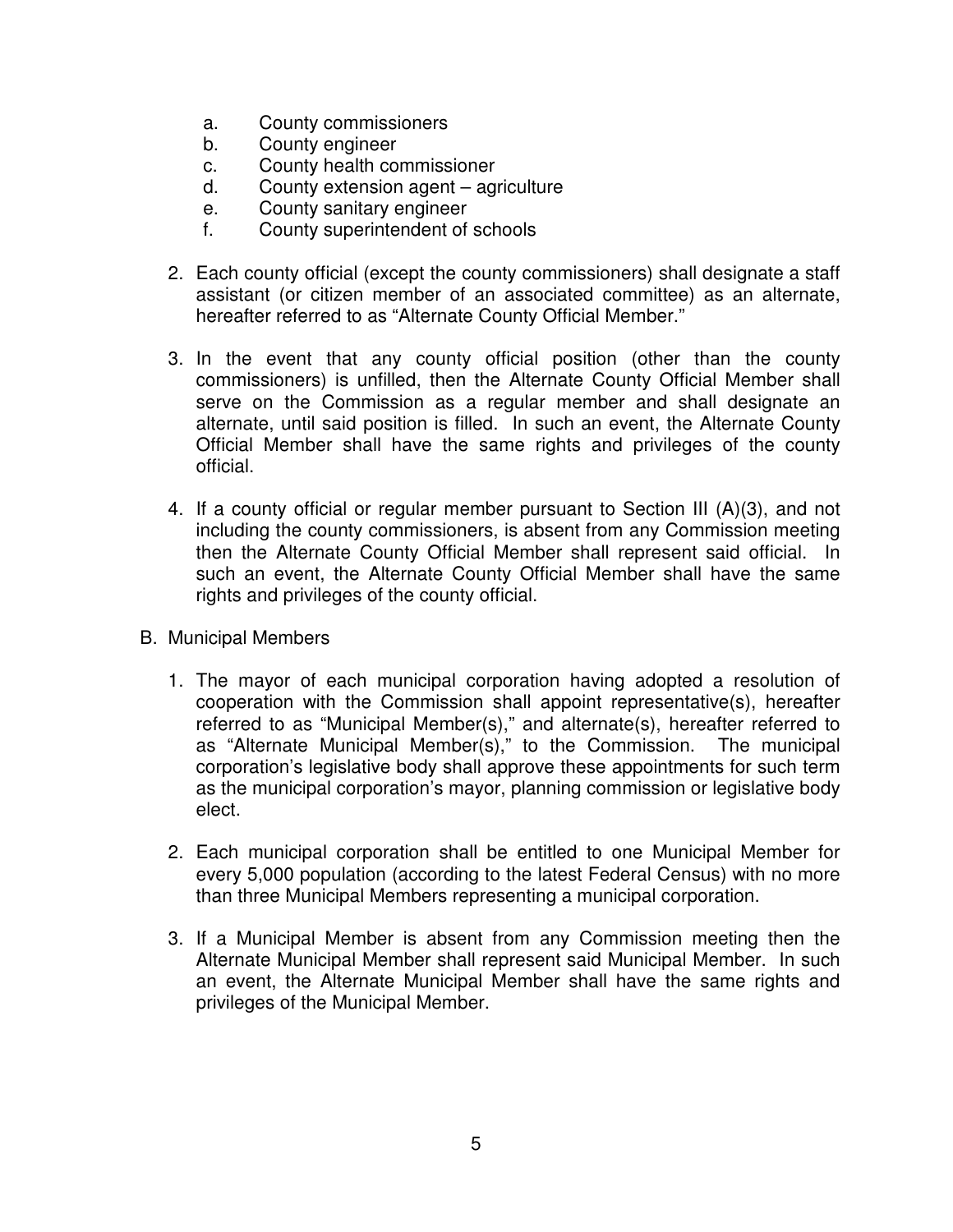- C. Township Members
	- 1. The board of township trustees of each township having adopted a resolution of cooperation with the Commission shall appoint a representative, hereafter referred to as "Township Member," and an alternate, hereafter referred to as "Alternate Township Member," for such term as the board of township trustees elect.
	- 2. If a Township Member is absent from any Commission meeting then the Alternate Township Member shall represent said Township Member. In such an event, the Alternate Township Member shall have the same rights and privileges as the Township Member.
- D. Citizen Members
	- 1. The Ottawa County Board of Commissioners, hereafter referred to as "Ottawa County Commissioners," shall appoint nine resident citizens of Ottawa County, hereafter referred to as "Citizen Members," for a three year term commencing on the 1<sup>st</sup> day of January. The terms shall be arranged so that the terms of three members will expire each year, except that in the first year two members' terms will expire.
	- 2. Citizen Members shall represent from among the following areas:
		-
		- b. Banking and finance **k.** Real estate
		-
		-
		-
		-
		-
		- h. Religion
- a. Agriculture i. Transportation trucking
	-
- c. Industry **c.** Insurance
- d. Labor m. Commercial
- e. Law n. Recreational
- f. Public utilities o. Chamber of commerce
- g. Education **p. Retail merchandising**
- E. Government Official Members
	- 1. The Commission may appoint by resolution of the executive committee various other officials, hereafter referred to as "Government Official Members," from the state of Ohio, and federal government having authority over Ottawa County (or any cooperating county or similar official governmental body).
	- 2. These Government Official Members will function as full voting members, eligible to serve as executive officers and other officers of the Commission subject to the provisions set forth in Section III and Section V.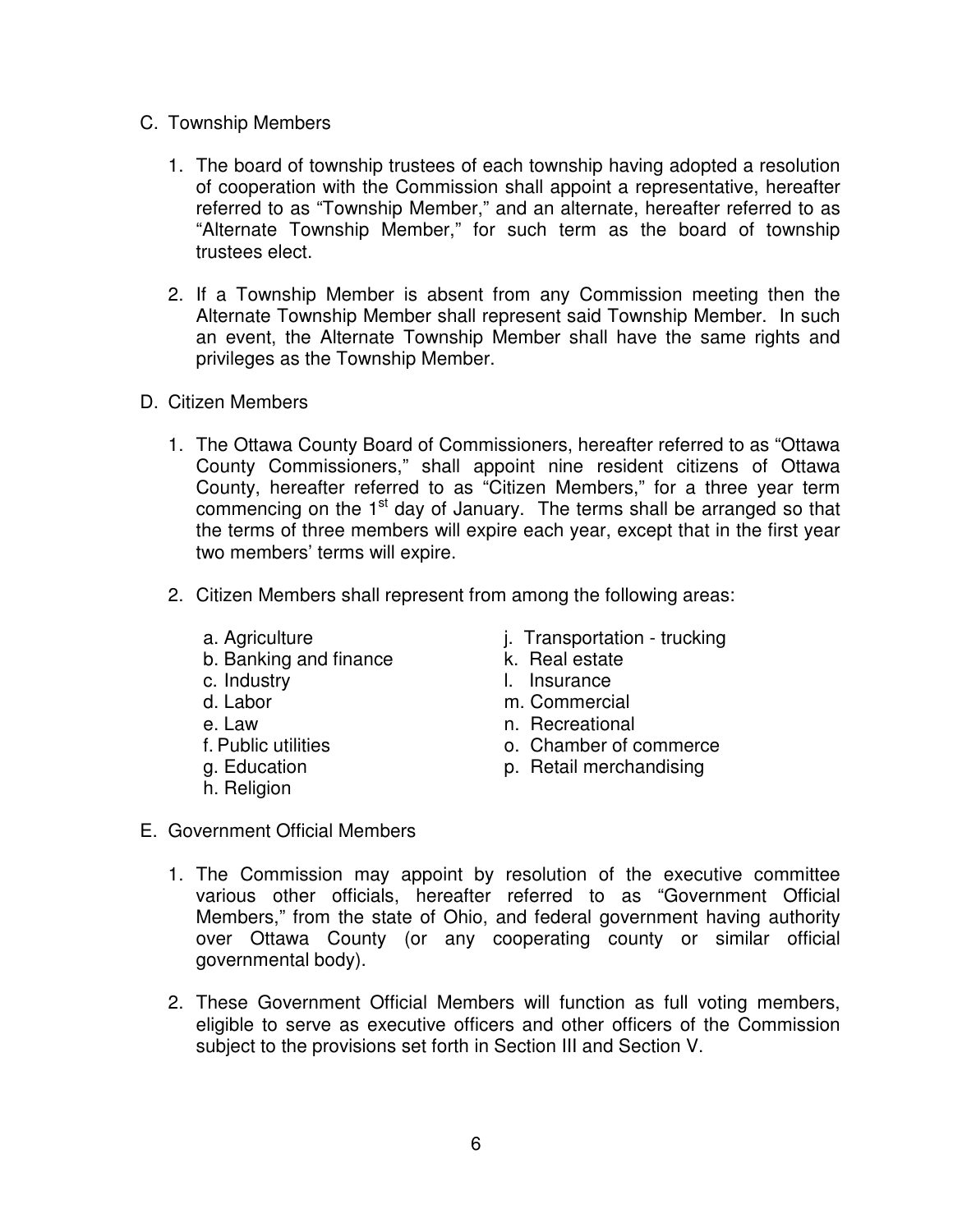- F. Non-Voting Members
	- 1. Ex-Officio Members
		- a. Representatives of municipalities and townships which have not adopted a resolution of cooperation with the Commission, hereafter referred to as "Ex Officio Members," and alternates selected for said members, hereafter referred to as "Alternate Ex Officio Members," shall have the rights and privileges of other Commission members, except they may not vote.
		- b. Ex-Officio Members shall be designated as set out in Section III (B) and  $(C)$ .
	- 2. Other Non-Voting Members

The Commission may appoint by resolution of the executive committee representatives, hereafter referred to as "Other Non-Voting Members," who would meet the definition of Government Official Members except their agency prohibits them voting in the Commission. Other Non-Voting Members shall function as do all other Commission members, except they may not vote.

- G. Vacancies Manner of Reappointment
	- 1. Any Commission member vacancy shall be filled for the unexpired term in the same manner in which said member was originally appointed, except as provided under Section III (A)(3).
	- 2. Where not prohibited by Ohio law, the Commission, by majority vote, may dismiss from the Commission any member who is absent for three consecutive executive, regular or special meetings, and that person shall not be counted in the numerical requirements of a quorum. A successor for said member shall be appointed in the same manner as provided in the Section III (G)(1). An absence excused by the Director (from a regular commission meeting) or the President (from any meeting) shall not count as an absence under this section.
	- 3. If the Commission dismisses any member for nonattendance, the Commission Secretary, hereafter referred to as "Secretary," shall notify the participating body of their member's dismissal, and request a reappointment of a new member.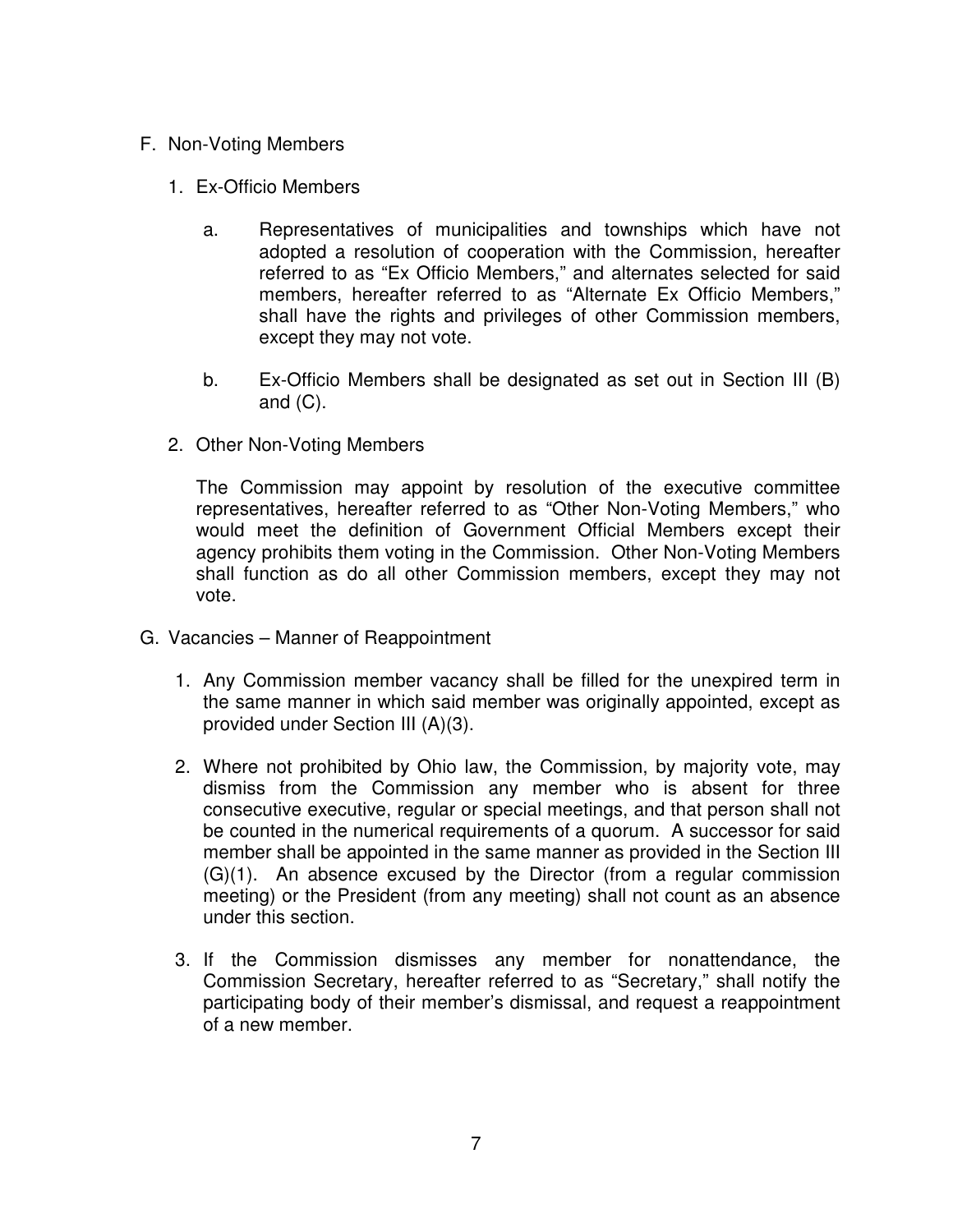# **SECTION IV – POWERS AND DUTIES OF THE COMMISSION**

The Commission shall have all powers and duties now or hereafter provided by law for regional planning commissions, which include but are not limited to the following:

## A. Land Regulation

- 1. The Commission shall regulate and control the subdivision of land in the unincorporated areas of Ottawa County.
- 2. The Commission shall adopt general rules, of uniform application, governing plats and subdivisions of land falling within its jurisdiction. These rules shall be called the Ottawa County Subdivision Regulations.
- 3. The Commission shall provide for a continuing public educational program on planning, and provide personnel to attend meetings for this purpose.

## B. Planning

- 1. The Commission shall have the power and duty to make plans and maps of the region showing the Commission's recommendations for systems of transportation, highways, parks and recreational facilities, water supply, sewerage and sewage disposal, garbage disposal, civic centers and other public improvements which affect the development of the region as a whole, or more than one public improvement which affect the development of the region as a whole, or more than one political subdivision within the region, and in cooperation with the municipal planning commission, which begin and terminate within the boundaries of a single municipality.
- 2. The Commission may supplement or abolish the maps and plans identified in Section IV(B)(1) at a regular Commission meeting or at an executive committee meeting. And, no maps or plans that begin and terminate within the boundaries of a single municipality may be adopted, changed, supplemented, or abolished without the cooperation of the planning commission of the affected municipality.
- 3. The Commission may, upon request, undertake for the planning commission of any cooperating municipality, or other political subdivision, the study, planning, mapping, and other report upon public improvements, or the use of land within the boundaries of such political subdivision. Any study, planning, mapping, or other report so undertaken shall be advisory only and subject to adoption of the planning commission involved. In cases where extensive work is involved which necessitates an additional charge to the municipality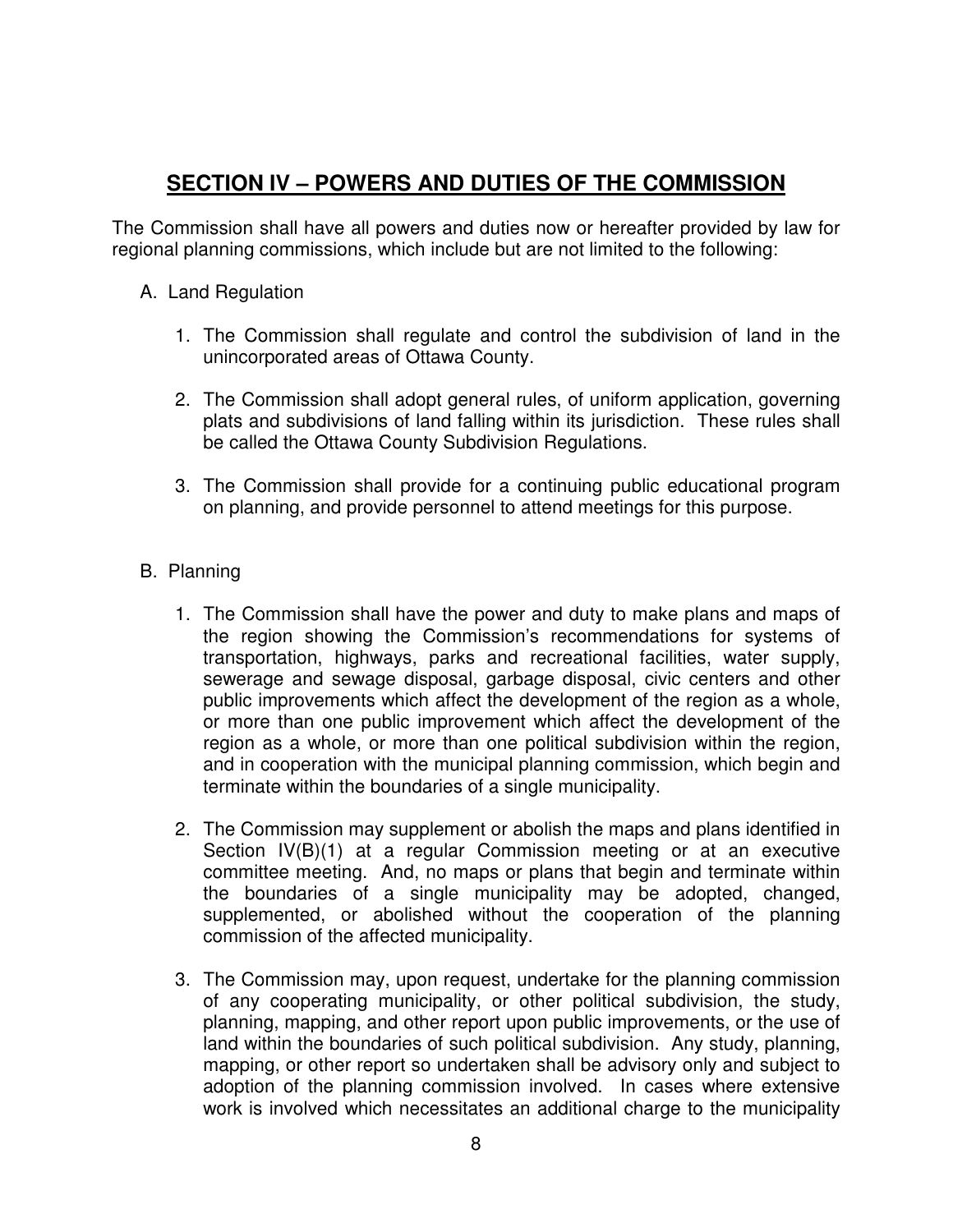or other political subdivision; the amount and manner of payment shall be agreed upon, in writing, prior to commencing such work, between the executive committee and the Commission and the planning commission and legislative authority of such municipality or other political subdivision. See, Section IX(D).

# **SECTION V – OFFICERS AND COMMITTEES OF THE COMMISSION**

- A. Commission Officers
	- 1. Executive Officers
		- a. The Commission shall have the following executive officers: President, First Vice President, and Second Vice President.
		- b. The Commission shall elect executive officers at the December regular Commission meeting. Executive officers shall assume office at the proceeding January regular commission meeting.
		- c. Executive officers shall hold office until the last regular meeting of the year they assume office, and until their successors are elected. Executive officers shall be members of the Commission.
	- 2. Other Officers
		- a. The executive committee shall appoint a secretary who may be a member, or the director of the Commission, hereafter referred to as the "Director."
		- b. The Commission or the executive committee may appoint or elect such other officers as it deems necessary. These officers shall have the authority and duties assigned to them by the executive committee or the Commission.
	- 3. Nominating Officers
		- a. The president shall appoint a nominating committee each year on or before the November regular commission meeting. The nominating committee shall consist of five members, with each of the following represented: Ottawa County Commissioners, Municipal Members, Township Members, and Citizen Members.
		- b. The nominating committee shall prepare a list of nominations selected from among Commission members for its executive officers. This list shall be mailed to each Commission member at least seven days before the December meeting.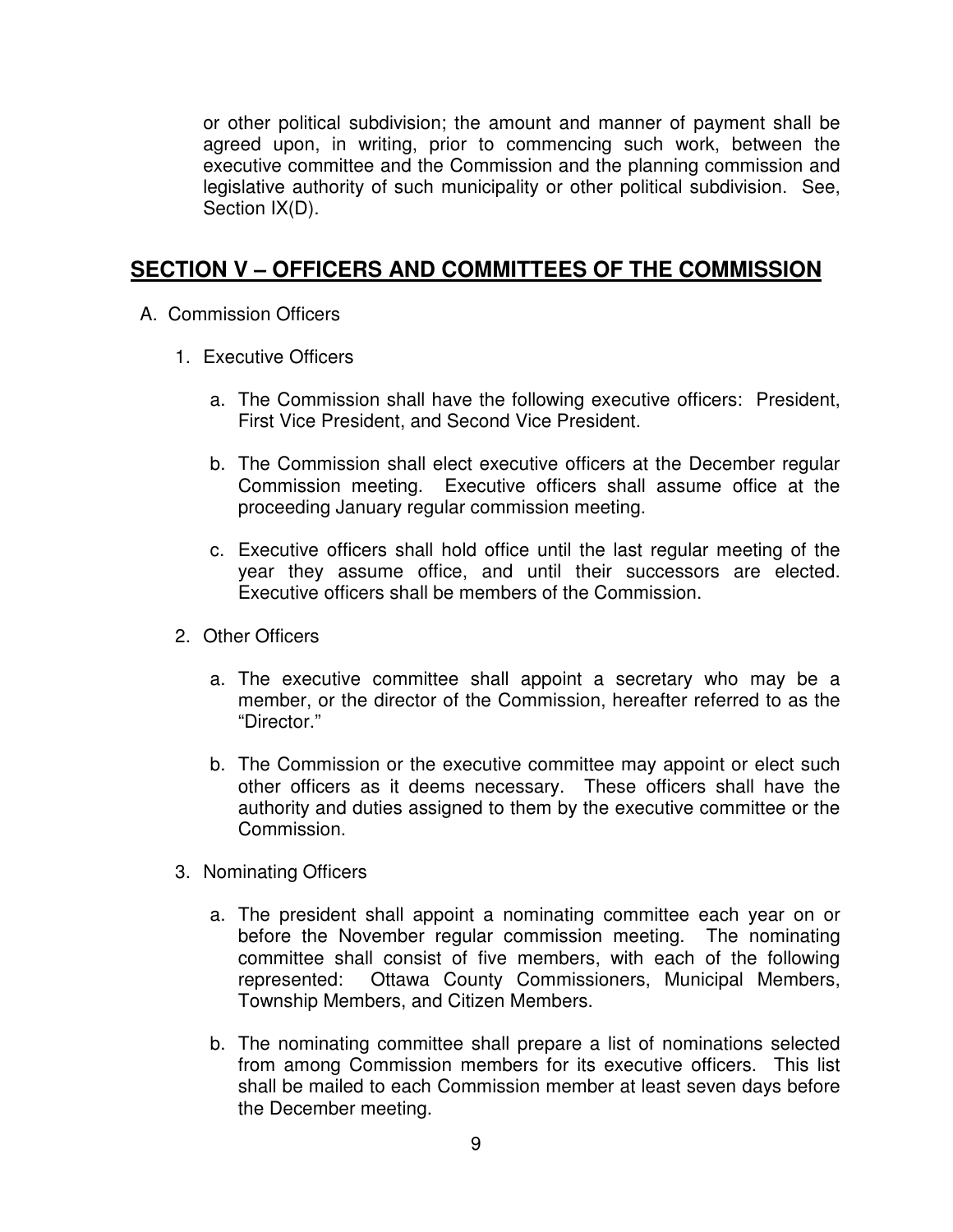- c. Any five Commission members may petition for additional nominations. The petition shall be signed by at least five Commission members, and shall be received by the Secretary at least one day before the December meeting.
- 4. Office Vacancy

The Commission shall nominate and elect a successor to hold office for the unexpired term of any executive office that becomes vacant for any reason. The nominations and election shall occur at the first regular Commission meeting after the vacancy occurs. Nominations shall come from Commission members present at that meeting. The nominee receiving the most votes cast shall be elected.

- 5. Duties of Executive Officers
	- a. The President

The President shall preside at all Commission and executive committee meetings, and shall be, ex officio, a member of all standing committees. The President shall sign all written contracts and obligations of the Commission, except to the extent otherwise provided herein. The President shall perform all duties incident to the office, and such other duties the Commission or executive committee may require.

- b. The Vice Presidents
	- i. The First Vice President shall perform all duties of the president in case of his absence or disability. The Second Vice President shall perform all duties of the first vice president in case of his absence or disability. The vice presidents shall perform all duties the Commission or executive committee request of them.
	- ii. If the President and Vice Presidents are absent or unable to perform their duties then the executive committee shall appoint a president pro tempore. Any vacant executive committee member office shall be refilled as provided in Section V (A)(4).
- c. The Secretary

The Secretary shall keep or supervise the keeping of the minutes for all Commission and executive committee meetings. The Secretary shall also perform any additional duties the Commission or executive committee may require.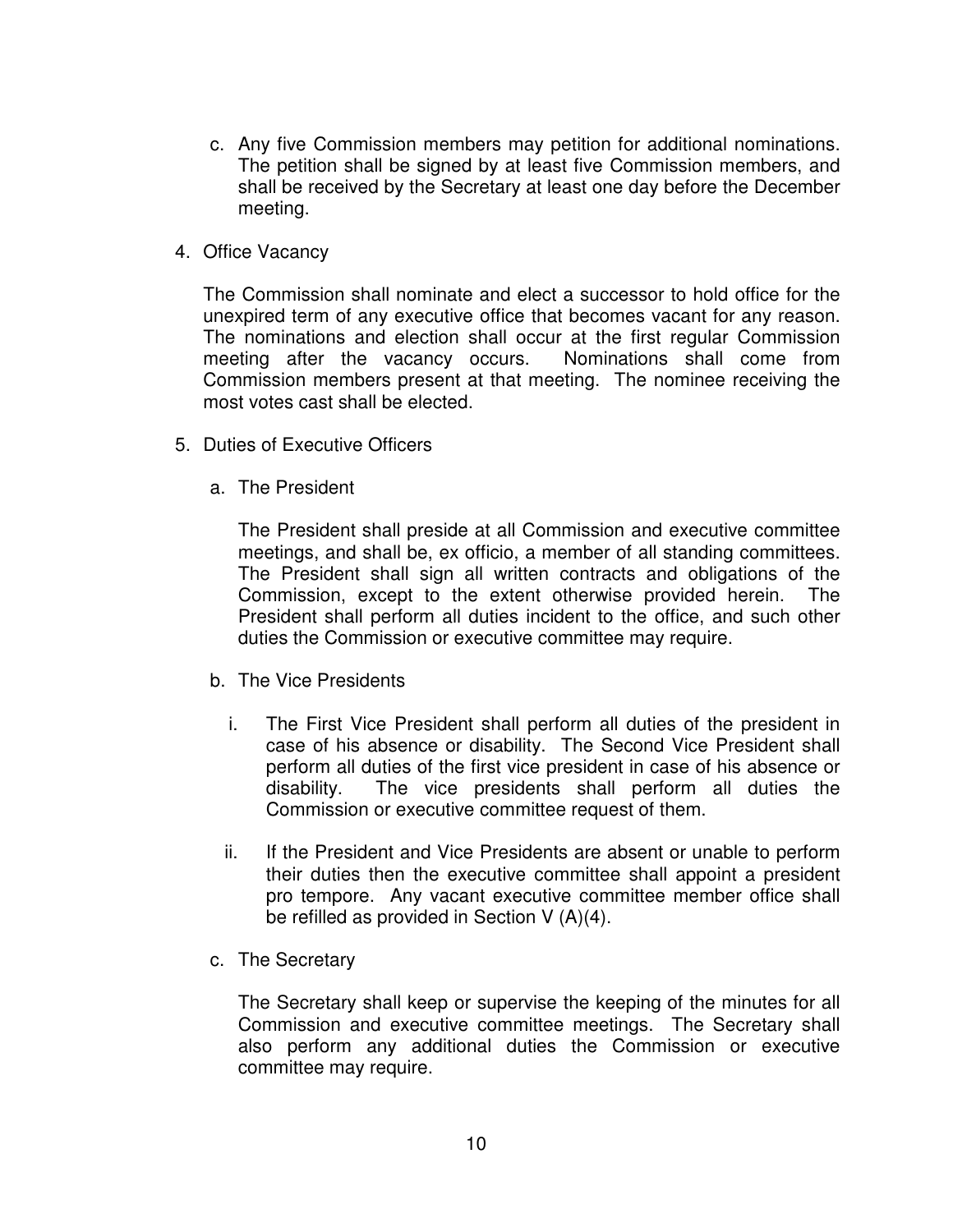### B. Committees

- 1. Executive Committee
	- a. Membership

The Commission shall have an executive committee. Membership of the executive committee shall consist of the President, First Vice President, Second Vice President, Secretary, Immediate Past President, one county commissioner from each participating county, and one other commission member. Townships, villages, and citizen members should all be represented on the executive committee whenever possible.

- b. Term of Service
	- i. Each executive committee member shall serve from the first regular Commission meeting of the year until the last regular commission meeting of the year or until a successor is chosen.
	- ii. The president shall fill any executive committee member vacancy for the unexpired term of his predecessor. The Commission shall confirm any such appointment by a majority of Commission members present at the next regular commission meeting following the vacancy.
- c. Powers of Executive Committee

The executive committee shall have all powers and duties provided by law, these by-laws, and subject to review by the entire Commission.

- d. Adoption of Maps and Plans
	- i. When the executive committee adopts, changes, supplements or abolishes any map or plan (as provided under R.C. 713.23 et seq.) then a copy thereof shall be mailed or delivered in person to each Commission member. The Secretary shall make a written record of each mailing or delivery.
	- ii. Within 10 days of any mailing or delivery required under Section V (B)(1)(d)(i), any Commission member may serve written demand on the Secretary for a special Commission meeting to review any executive committee action taken under said section. The Secretary shall then call a special Commission meeting not more than 15 days after receipt of such demand.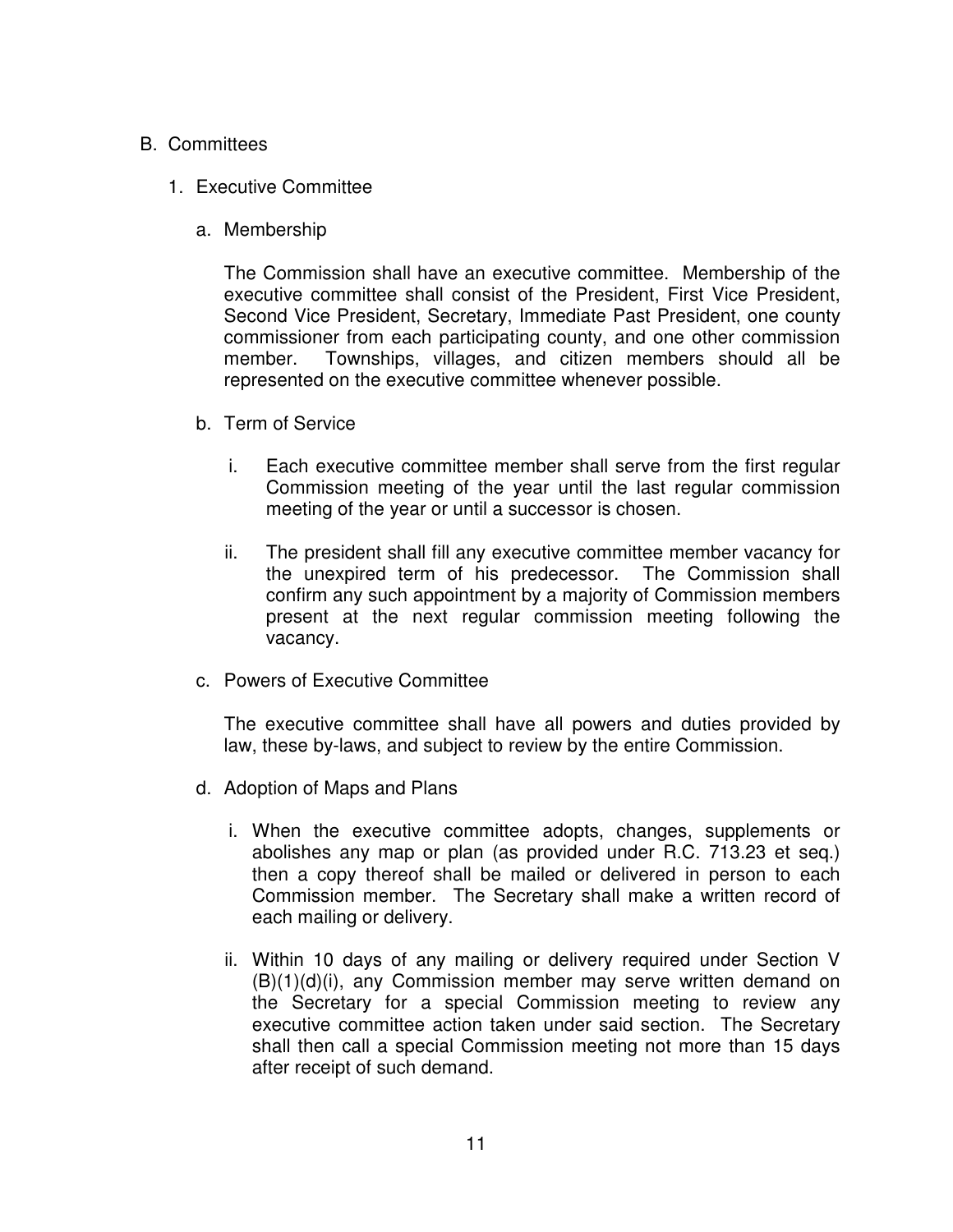- iii. At a special meeting provided under Section V  $(B)(1)(d)(ii)$ , a majority of Commission members constituting a quorum, or a unanimous number of Commission members present if there is no quorum, may vote to modify or disprove any action taken by the executive committee provided by Section V  $(B)(1)(d)(i)$ . If there is no such modification or disapproval then such action of the executive committee shall stand as that of the Commission.
- e. Dismissal

The Commission may dismiss by majority vote from the executive committee any executive committee member who is absent for three consecutive executive, regular, or special meetings, and that person shall not be counted in the numerical requirements of a quorum. A successor of said member shall be appointed in the same way as provided in Section V (A)(3). An absence excused by the Director (from a regular commission meeting) or the President (from any meeting) shall not count as an absence under this section.

- 2. Special Committee
	- a. Membership and Duties

Only the President may appoint special committees of the Commission. Special committees shall report to the Commission members their findings as needed.

b. Reports

The President may require special committee written reports be submitted to the executive committee prior to Commission action.

# **SECTION VI – MEETING OF THE COMMISION AND ITS COMMITTEES**

- A. Meetings of the Commission
	- 1. Regular Meetings

The Commission shall hold at least four regular meetings in each calendar year. The Commission shall hold a regular meeting in November, December, and January, and such other regular meetings as it may by rule provide. Regular meetings are to be conducted according to generally accepted parliamentary procedures.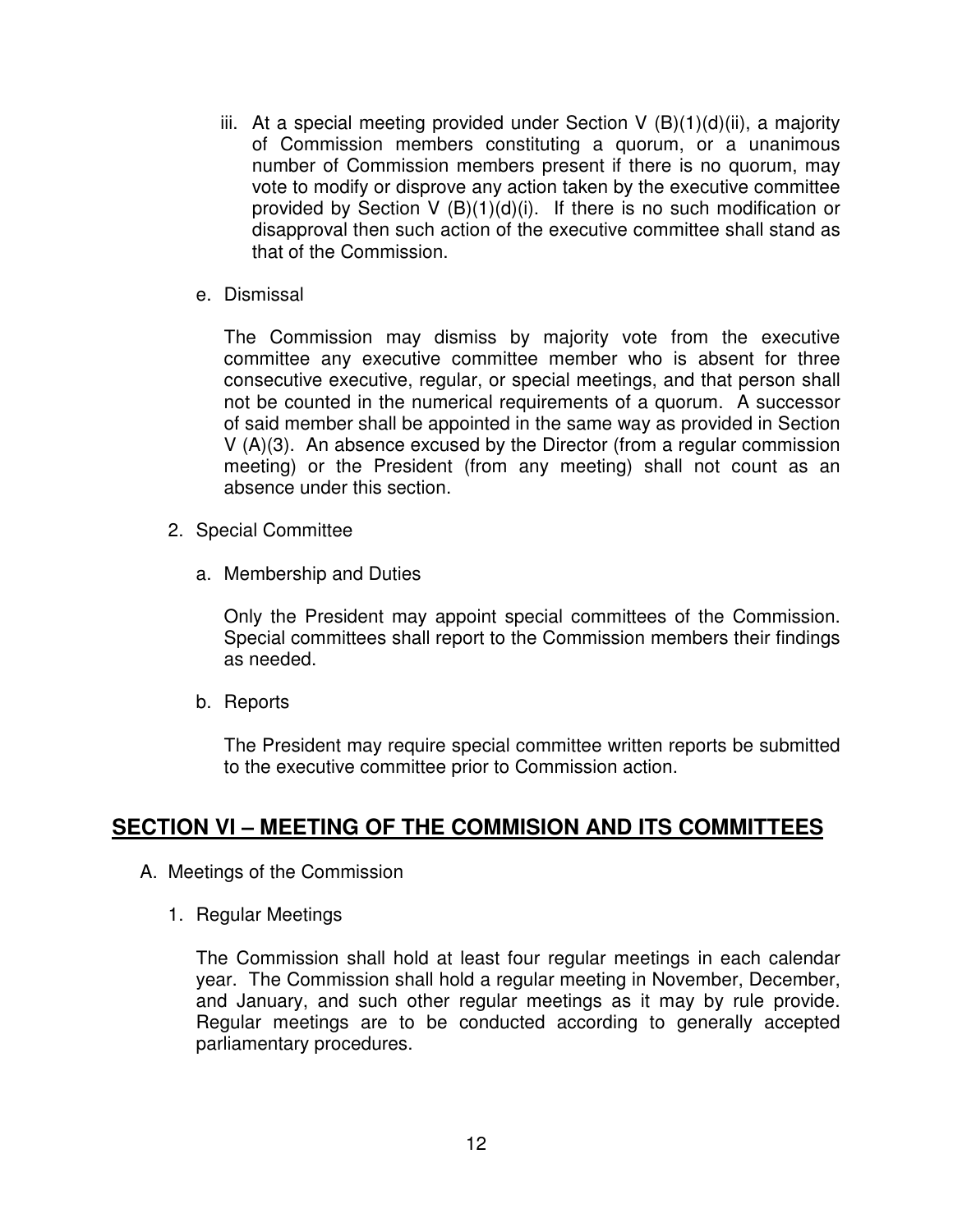2. Special Meetings

The president or any three commission members may call special meetings for any purpose. A special meeting shall be called for the purpose of review in the manner above provided in Section V, Article B, Part 1 (d).

3. Notification

The Secretary shall mail, electronically transmit, or deliver written notice of each regular or special meeting to each Commission member not more than ten (10) days, nor less than seven (7) days, before such meeting. Notices of any special meeting shall state the purpose for which such meeting is called.

B. Meetings of the Executive Committee

The executive committee shall meet as needed. Such meetings are to be conducted according to generally accepted parliamentary procedure.

- C. Quorum
	- 1. A quorum for a regular Commission meeting shall be 25 percent of all Commission members. A quorum for an executive committee meeting shall be 50 percent of all executive members.
	- 2. Any meeting may be adjourned by a majority vote of those present, and a quorum is not necessary.
	- 3. Where a quorum is not present at a regular meeting or executive meeting, the President, First Vice President or Second Vice President, may deem a matter an emergency necessitating immediate action. If this occurs, then so long as those present represent a majority of the quorum, a unanimous vote of those present (inclusive of the presiding officer) shall be an action of the Commission or executive committee.

# **SECTION VII – FINANCIAL PROVISIONS**

A. Apportionment of Costs

The cost of maintaining the Regional Planning Commission shall be apportioned in the following manner:

1. Each municipality and township, zoned or unzoned, choosing to cooperate herein shall contribute in each fiscal year fifty cents (\$.50) per capita of its population, according to the latest Federal Census or a minimum of three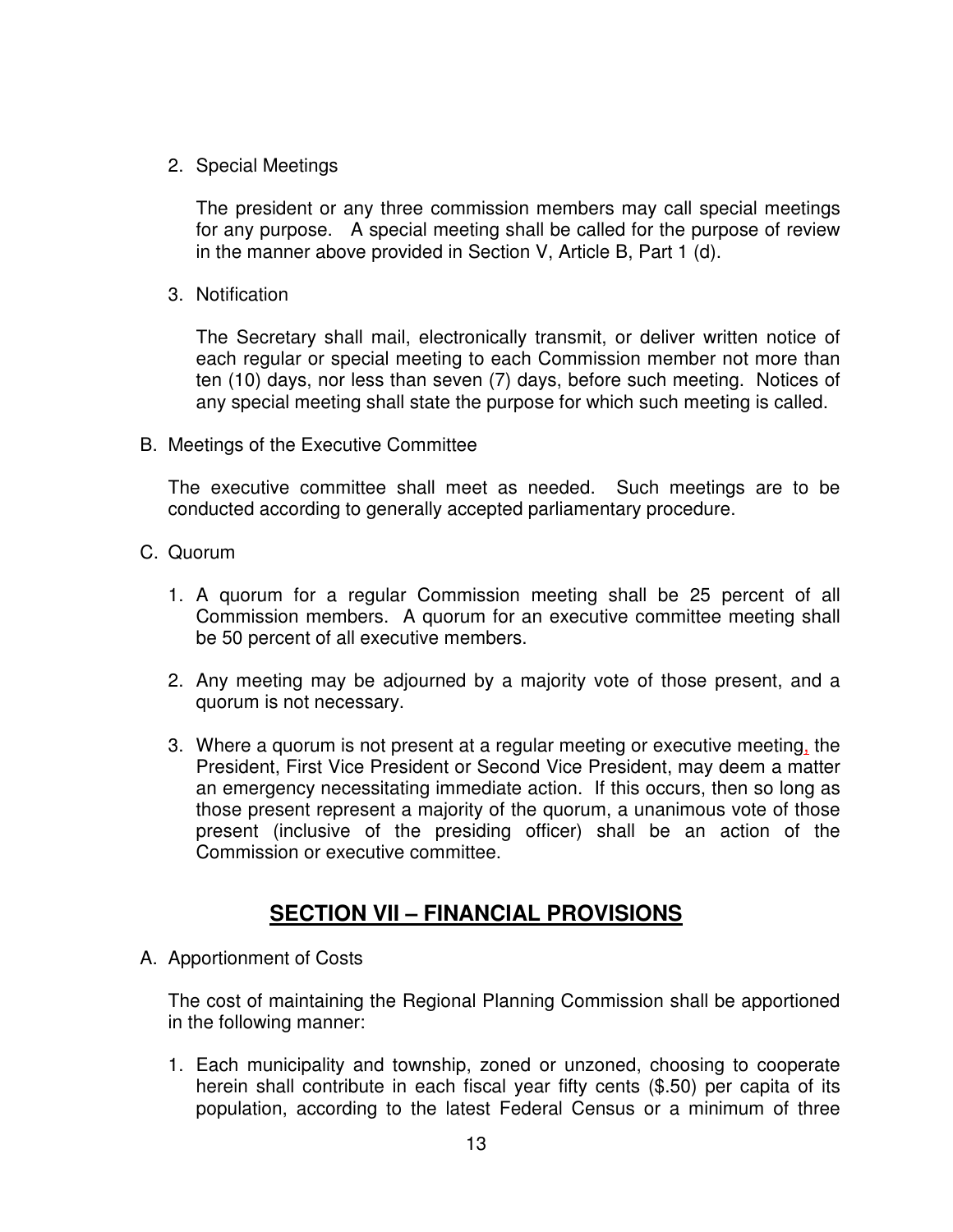hundred dollars (\$300.00) whichever is greater. In the event that a municipality is part of a township, the township shall make payment for the area outside of the municipality. Such contribution shall be paid the first part of each fiscal year, upon receiving a bill from the Commission. This rate shall remain in effect until the year 2004. (Amended October 21, 1997) (Amended June 20, 2000)

- 2. The Regional Planning Commission may accept, receive, and expend funds, grants, and services from the Federal Government or its agencies, from departments, agencies and instrumentality of state or local government, or from civil sources, and contract with respect thereto, and provide such information and reports as may be necessary to secure such financial aid.
- 3. The remainder of such cost shall be paid by the Board of County Commissioners of the cooperating counties as follows:
	- a. The Board of County Commissioners of Ottawa County will provide at least fifty cents (\$.50) per capita of the total county population for planning purposes, payable in January of each year. (Amended October 21, 1997) (Amended June 20, 2000)
	- b. The Board of County Commissioners of any other cooperating county will provide at least fifty cents (\$.50) per capita of the population according to the latest Census of the participating political subdivision in each calendar year for planning purposes, payable in January of each year. (Amended October 21, 1997) (Amended June 20, 2000)
- 4. Provisions of this section may be made to the Ottawa County Treasurer. A special fund shall be created for the Regional Planning Commission under the provisions provided by state law; this fund shall be accumulative in the Treasury of Ottawa County.
- 5. Any municipality or township choosing not to participate in the Commission will not have access to any of the services available from the Commission until such time as their membership assessment is paid in full for the current fiscal year or portion thereof.
- B. Appropriations

The Commission shall submit appropriation requests to the Board of County Commissioners by December of each year. Said appropriations when set by the Board of County Commissioners may be modified or supplemented as needed, but shall at no time exceed the total amount received or due from authorized sources. (Amended May 21, 1985)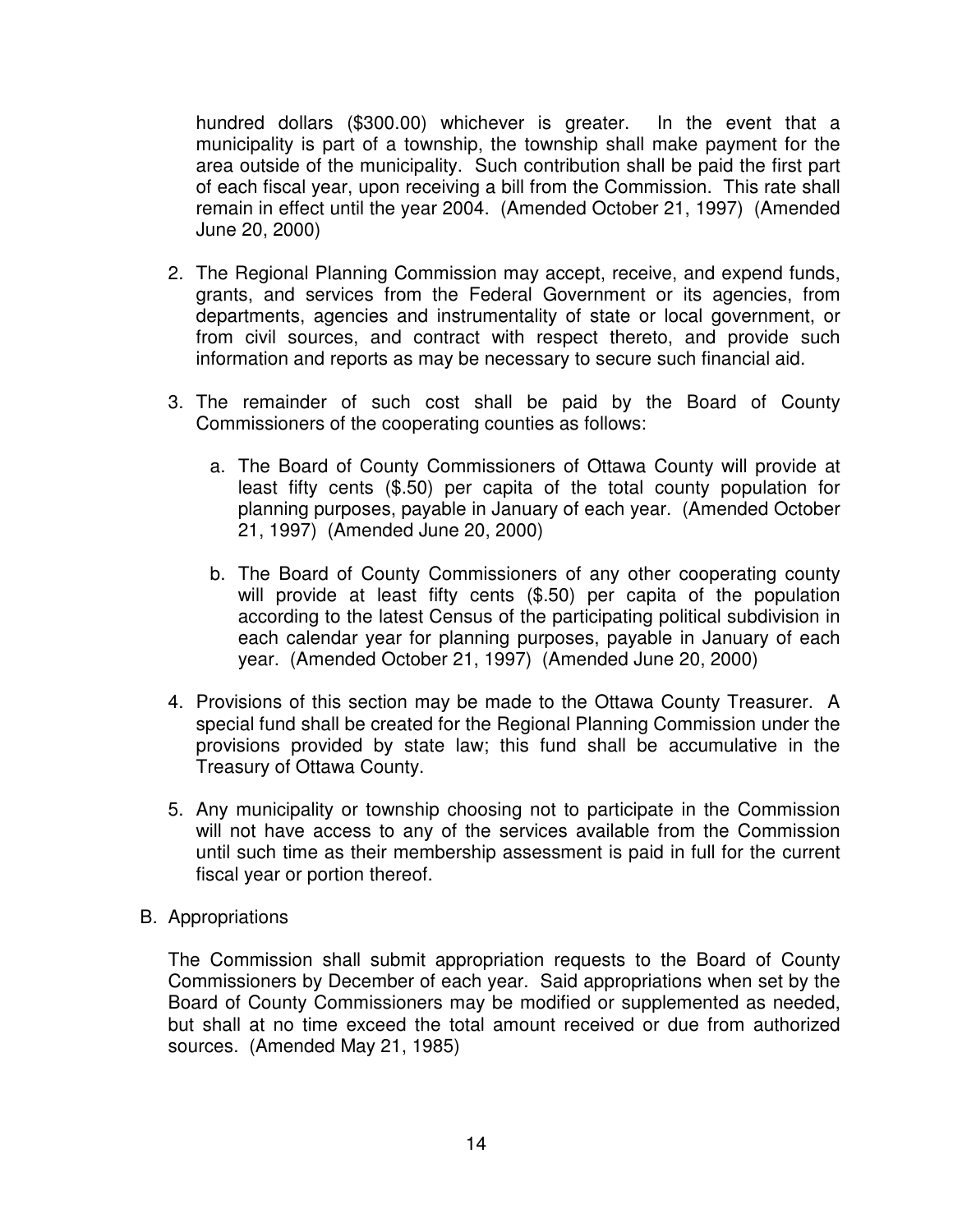## C. Expenditures

- 1. All disbursements of the Regional Planning Commission shall be by purchase order and voucher drawn on the Auditor of Ottawa County. (Amended May 21, 1985)
- 2. All expenditures, disbursements, or commitments or contracts for expenditures of disbursements, in an amount over five hundred dollars (\$500.00) shall be authorized jointly by the President, or in his absence by one of the Vice Presidents, and the Director or in his absence by his Assistant, if he should have one. (Amended October 21, 1997)
- 3. Expenditures, disbursements, or commitments, or contracts for expenditures or disbursements in an amount of five hundred dollars (\$500.00) or less shall be authorized by the Director or in his absence his Assistant, or the President or in his absence one of the Vice Presidents, provided no one shall approve payments to himself. (Amended October 21, 1997)
- 4. Cash Fund for Minor Disbursement A Cash Fund of not more than thirty dollars (\$30.00) shall be established for the purpose of minor expenditures of the Commission and for the making of change for individuals paying bills with cash. The Cash Fund disbursement receipts will be maintained until twentyfive dollars (\$25.00) is expended at which time another twenty-five (\$25.00) will be drawn by voucher from the Planning Commission Fund.

# **SECTION VIII – CERTIFICATION AND ADOPTION OF PLAN**

A. Certification to Local Communities

After the Commission makes the regional plan, or makes any change to it, the Commission shall certify a copy of said plan (or plan change) to the city or village planning commission of each municipality of the region, and to the Ottawa County Commissioners.

B. Adoption by Local Communities – Effect

The planning commission of any municipality may adopt any plan (or plan change) which has been certified to it, as identified in Section VIII (A). The resulting plan or change shall have the same force and effect within the municipality as provided by law or charter for plans prepared and adopted by the municipal planning commission. The Ottawa County Commissioners may adopt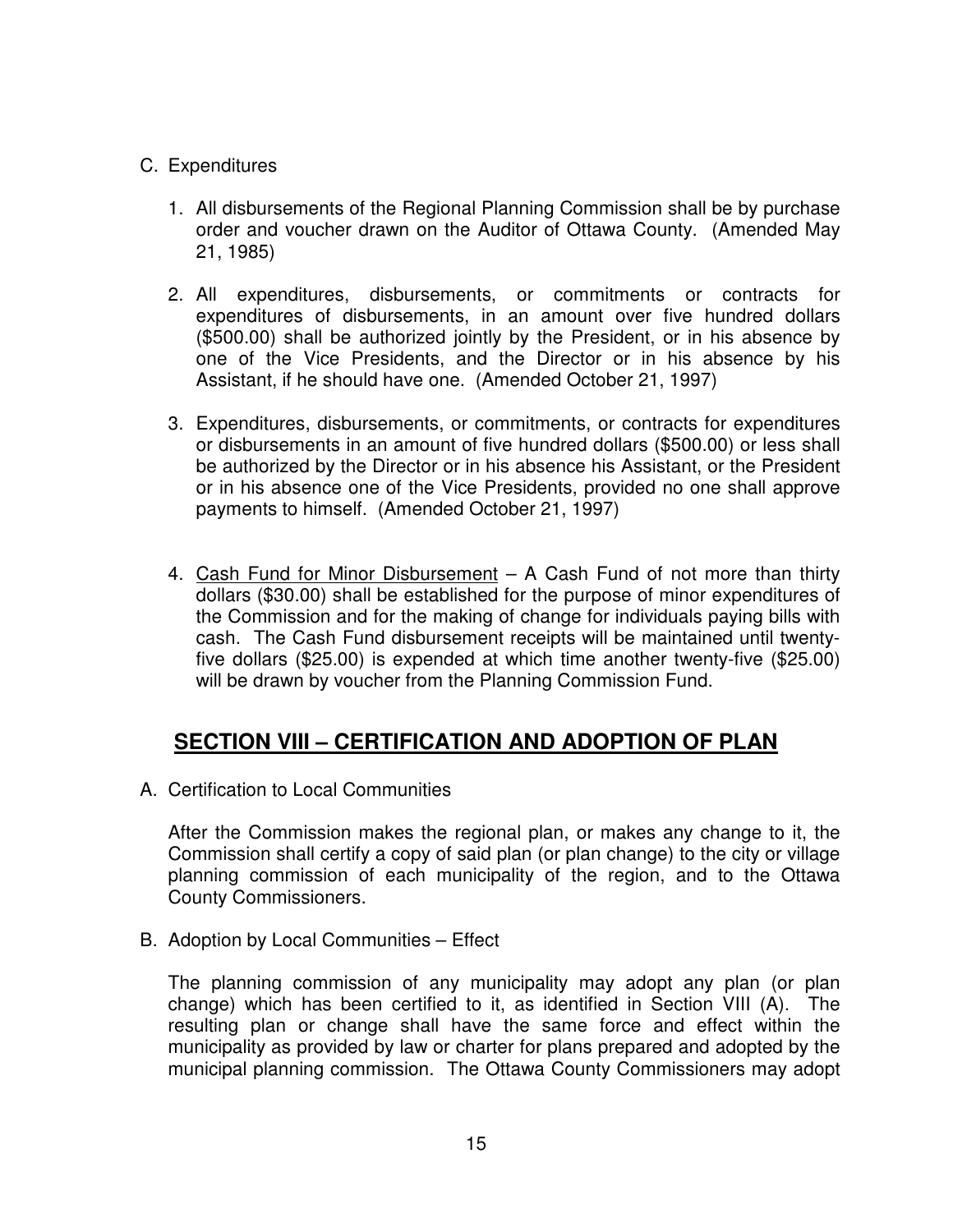any plan (or plan change) as it relates to the non-municipal territory within their jurisdiction.

C. Effect in Communities Not Adopting

The regional plan, or any changes to it, shall have no effect in any municipality unless adopted by its planning commission. In any non-municipal territory the regional plan or changes to it shall have no effect unless adopted by the Ottawa County Commissioners.

D. Filing with County Recorder

Once the municipal planning commission or the Ottawa County Commissioners make an adoption pursuant to Section VIII (B) and (C) then said plan, or plan change, shall be certified to the Commission and filed with the Ottawa County Recorder as provided by law.

## **SECTION IX – COMMUNITY PLANNING SERVICES**

A. Membership Privileges

Any city, village, township or county that is a Commission member shall, without additional contribution be entitled to the following:

- 1. Representation and participation by representatives of its own choosing in discussions and decisions regarding planning of regional or local interest at all Commission meetings.
- 2. Representation on special committees authorized or appointed to study special problems, wherein the area involved includes some parts or all of the territory of such member.
- 3. A review and report regarding any preliminary plan of a subdivision of a limited area, as determined by the Director, filed with the municipality in which a subdivision is proposed.
- 4. Consultation by local planning officers with staff members of the Commission on minor or special planning problems.
- 5. The attendance by a Commission staff member, as determined by the Director, at meetings of the planning commission or legislative body, to render advice and assistance on specific local planning matters.
- 6. The use of the Commission library.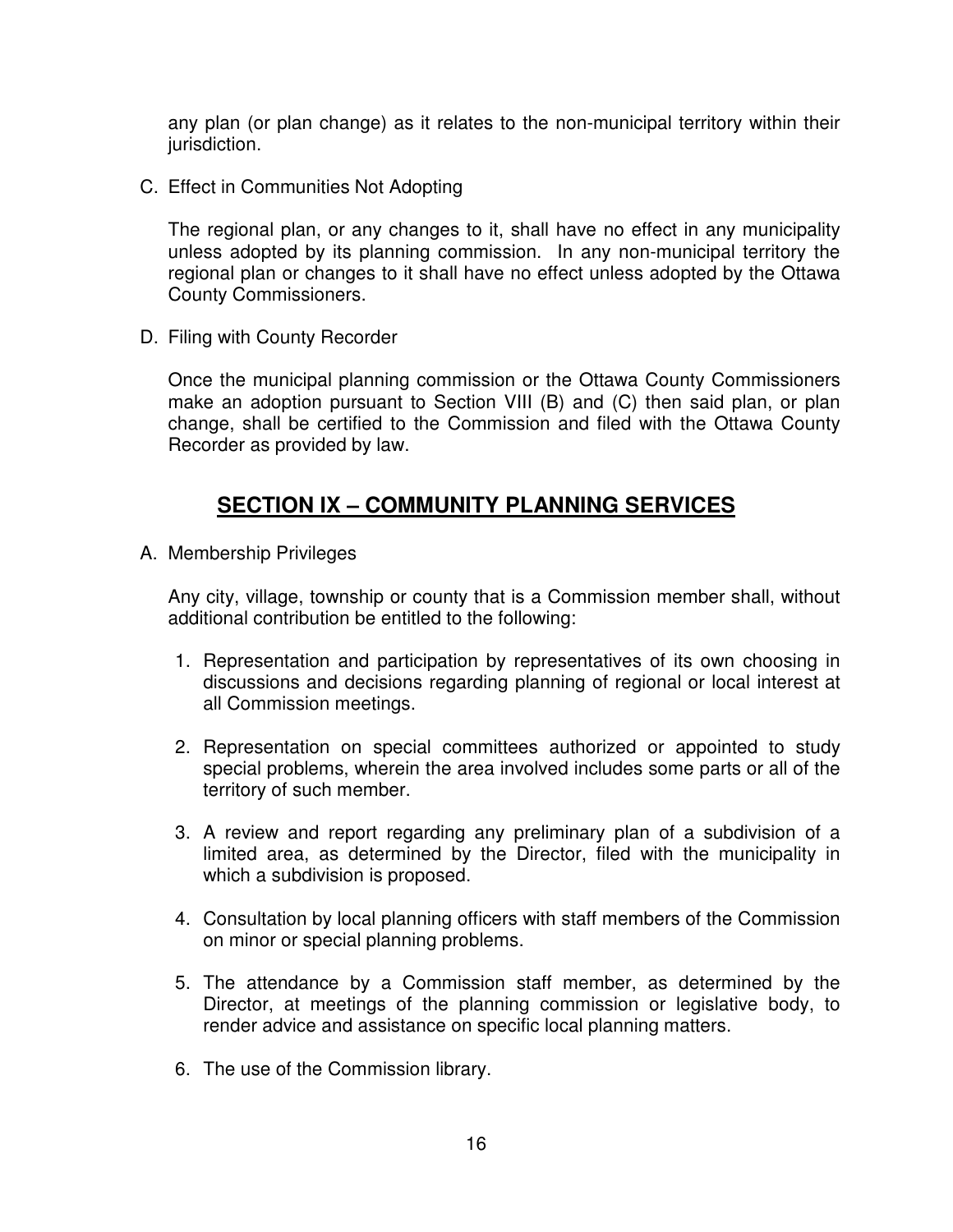- B. Agreement for Community Planning Service
	- 1. If the planning commission of any municipal Commission member, or the zoning commission of any other Ottawa County political subdivision, requests any of the following services, the Director may accept:
		- a. Services outlined in Section IX (A);
		- b. Studying, planning, mapping, or reporting of public improvements; or,
		- c. Use of development of land within the boundaries of such municipality or political subdivision.
	- 2. If an additional charge is necessary for any work outlined in Section VIII (B) (1) then prior to commencement of any work a written agreement must be entered into pursuant to Section IV (B) and Section IX (D).

## C. Fees

When additional charges for services listed in Section IX (B) are necessary such charges shall be based on the following factors:

- 1. Cost of Commission staff time;
- 2. Materials;
- 3. Travel;
- 4. Percentage of the Commission's total current budget committed to overhead expenses; and,
- 5. Percent of budget contributed by the political subdivisions requesting services.
- D. Procedure for Agreements

If additional charges for services are necessary, service agreements between the Commission and the municipality or political subdivision shall be consummated on the following:

- 1. Resolution of the planning commission of member municipality, or township zoning commission of the member municipality or township, requesting the services of the Commission;
- 2. Resolution by the legislative body of such municipality or political subdivision with a corresponding appropriation of the funds necessary to cover the cost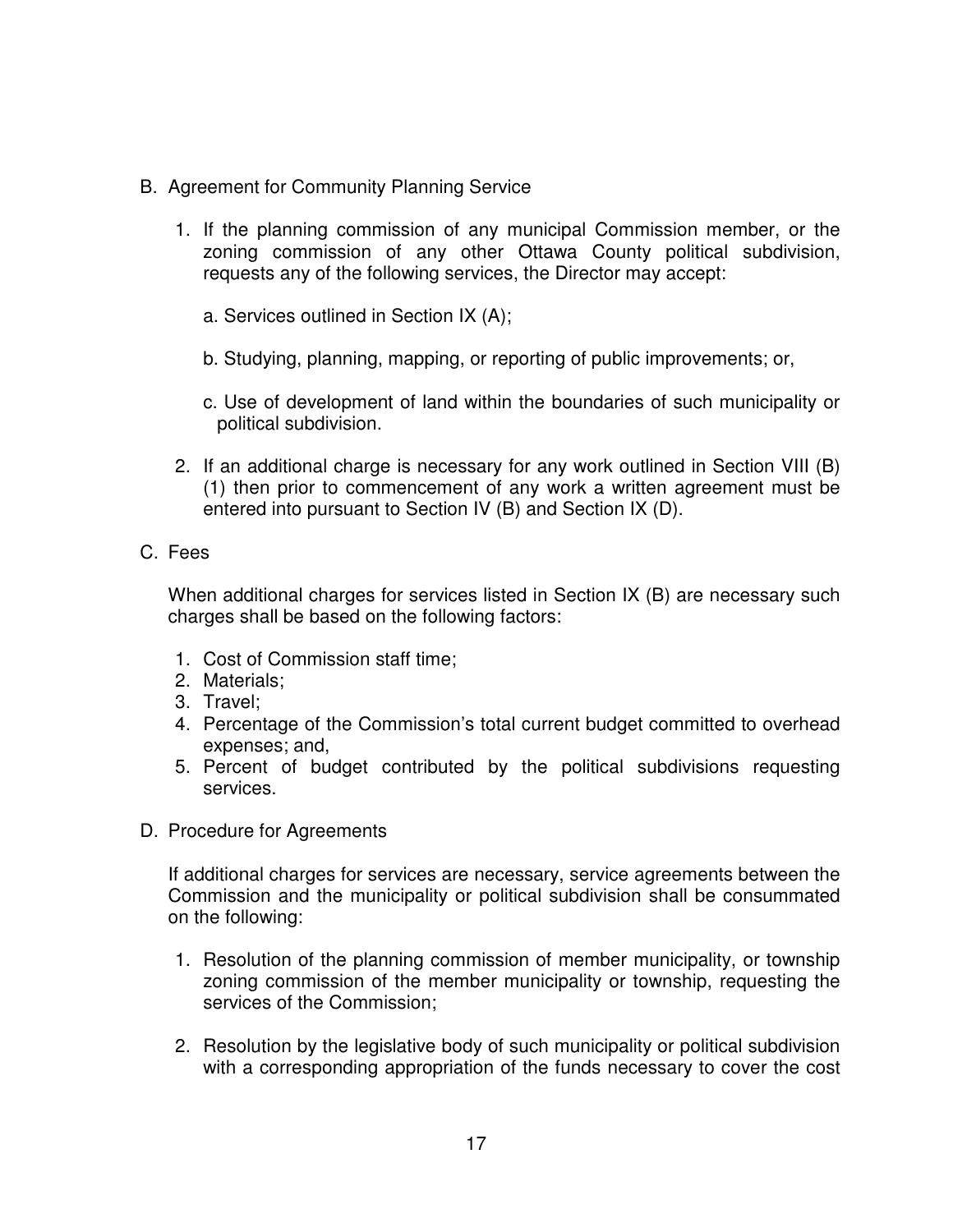of the services to be provided during the current year (and followed by any supplemental appropriations in succeeding years); and,

- 3. Resolution by the executive committee of the Commission authorizing the Director to proceed with such work pursuant to the request made by the municipality or political subdivision.
- E. Reports on Progress on Community Planning

At each regular Commission meeting, the Director shall report on any community planning then in progress or under consideration.

# **SECTION X – STAFF PERSONNEL**

The Commission shall employ a director to head its staff, fix his compensation and term of employment upon the recommendation of the executive committee. The Commission's staff shall also function as the planning staff for cooperating municipalities and townships. The amount of special planning work to be done for any municipality or township shall be governed by the provisions of Section IX above. The director and other Commission employees shall have the following qualifications, duties, responsibilities, and privileges and shall be subject to the same personnel policies as adopted by the Ottawa County Commissioners for "General Fund" employees except as noted herein.

## DIRECTOR

Appointment: The Commission upon recommendation of executive committee.

Salary: Salary: Set by the Commission.

- Qualifications: The position of director shall be filled by a person having these minimum qualifications:
	- 1. A Masters Degree from a recognized institution in planning, architecture, geography, landscape architecture, engineering, law, business administration, or related fields, or
	- 2. A Bachelors Degree from a recognized institution in planning, architecture, geography, landscape architect, engineering, law, business administration, or related fields with experience in the field of planning deemed desirable but not essential.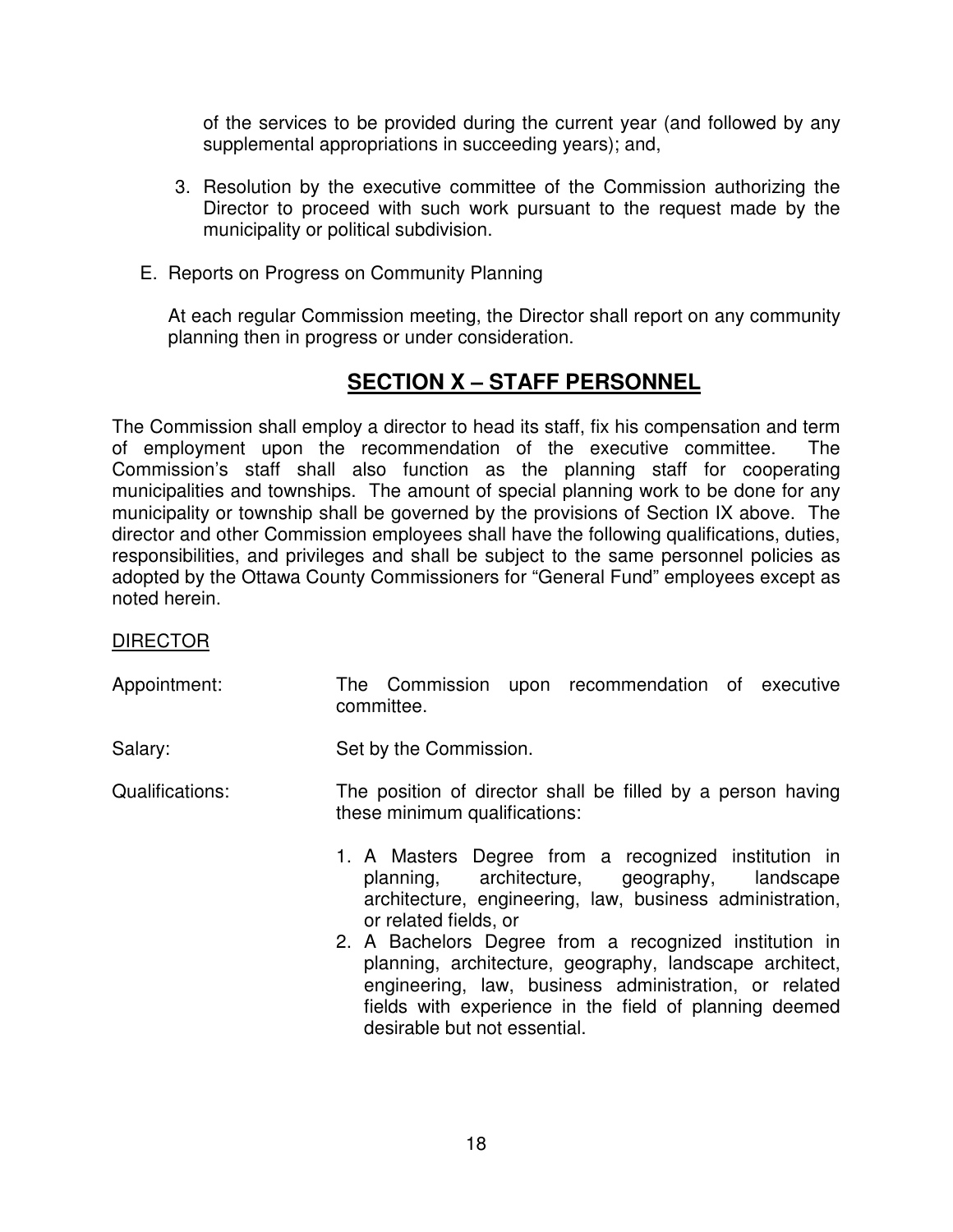Job Description: Duties –

The director shall have charge of and manage the active business operations of the Commission; shall superintend and control the work to be done by its employees, and sign all reports and recommendations of the Commission, under the direction of the Commission or the executive committee, and shall keep active accounts of all property passing through its hands, and shall do and perform all other duties incident to his office, and such other duties as may from time to time be assigned to or requested of him by the Commission, the executive committee, or the executive officers.

Evaluation: The executive committee shall conduct an informal evaluation of the director at every December Commission meeting.

### ASSISTANT DIRECTOR/PLANNER

Appointment: Regional Planning Commission upon joint recommendation of executive committee and director.

Salary: Set by the Commission.

Qualifications: A Masters Degree or a Bachelor of Science Degree in planning or related field with experience deemed desirable.

Job Description:

- Aids director in the review and recommendations for subdivision plat proposals and zoning case referrals.
- Assigns and updates rural house numbering system for the county.
- **-** Research and development of plans as designated by director.
- **Participation at meetings the director is unable to attend,** along with helping the general public as needed.
- Other duties as assigned by the director.

## **SECRETARY**

Appointment: Hired by the director, subject to approval by the Commission at their next regular meeting.

Salary: Salary: Set by the Commission.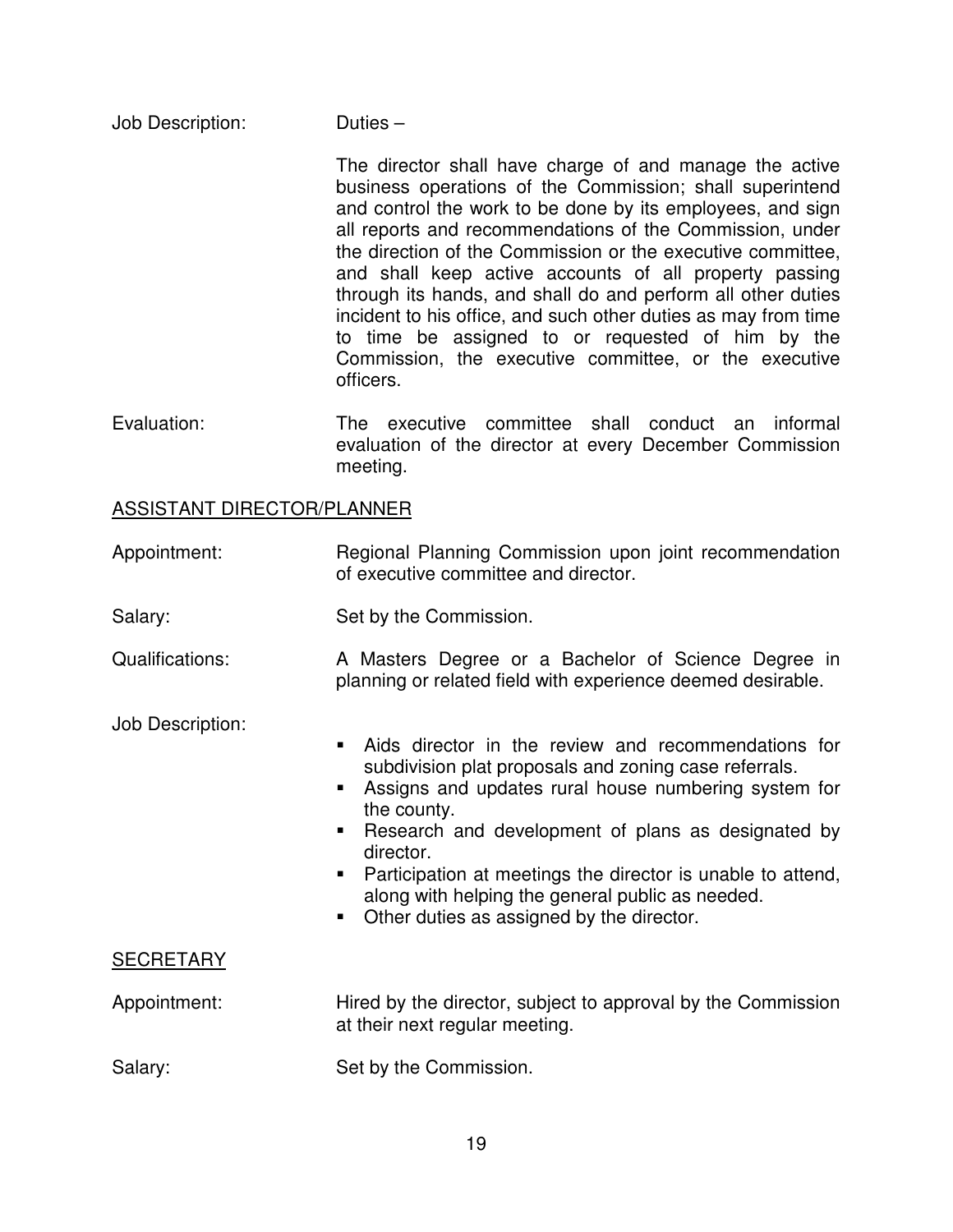| Qualifications:       | The ability to type in excess of fifty words per minute and<br>have a general knowledge of bookkeeping skills and office<br>equipment.                                                                                                                                                                                                                                                                                                                                                                                                                                                                                                                        |  |  |
|-----------------------|---------------------------------------------------------------------------------------------------------------------------------------------------------------------------------------------------------------------------------------------------------------------------------------------------------------------------------------------------------------------------------------------------------------------------------------------------------------------------------------------------------------------------------------------------------------------------------------------------------------------------------------------------------------|--|--|
| <b>Job Duties:</b>    | Typing of all reports and correspondence for the office.<br>٠<br>Taking the minutes at the monthly meeting of the<br>$\blacksquare$<br>Commission.<br>Ability to meet and talk to the general public and be<br>courteous toward them.<br>Submitting the purchase orders and vouchers for salaries<br>$\blacksquare$<br>and bills, making deposits or money and checks and<br>keeping the budget up to date.<br>Driving to different county offices to submit and pick up<br>$\blacksquare$<br>necessary documents.<br>Mailing out statements for services provided by the<br>ш<br>Commission.<br>Other duties as assigned by the director.<br><b>Contract</b> |  |  |
| PLANNER INTERNSHIP    |                                                                                                                                                                                                                                                                                                                                                                                                                                                                                                                                                                                                                                                               |  |  |
| Appointment:          | Hired by director.                                                                                                                                                                                                                                                                                                                                                                                                                                                                                                                                                                                                                                            |  |  |
| Salary:               | Set by the Commission.                                                                                                                                                                                                                                                                                                                                                                                                                                                                                                                                                                                                                                        |  |  |
| Qualifications:       | College student in planning or related field.                                                                                                                                                                                                                                                                                                                                                                                                                                                                                                                                                                                                                 |  |  |
| Duties:               | As assigned by the director.                                                                                                                                                                                                                                                                                                                                                                                                                                                                                                                                                                                                                                  |  |  |
| DRAFTSMAN - PART TIME |                                                                                                                                                                                                                                                                                                                                                                                                                                                                                                                                                                                                                                                               |  |  |
| Appointment:          | Hired by director.                                                                                                                                                                                                                                                                                                                                                                                                                                                                                                                                                                                                                                            |  |  |

| Salary:<br>Set by the Commission. |
|-----------------------------------|
|-----------------------------------|

Qualifications: High school student, technical.

Duties: Office graphics, map preparation, house numbering.

## Increases and Reclassifications

The director may after the approval of the Commission increase the wage of any person within any classification, or reclassify an employee and pay an appropriate wage within such new classification.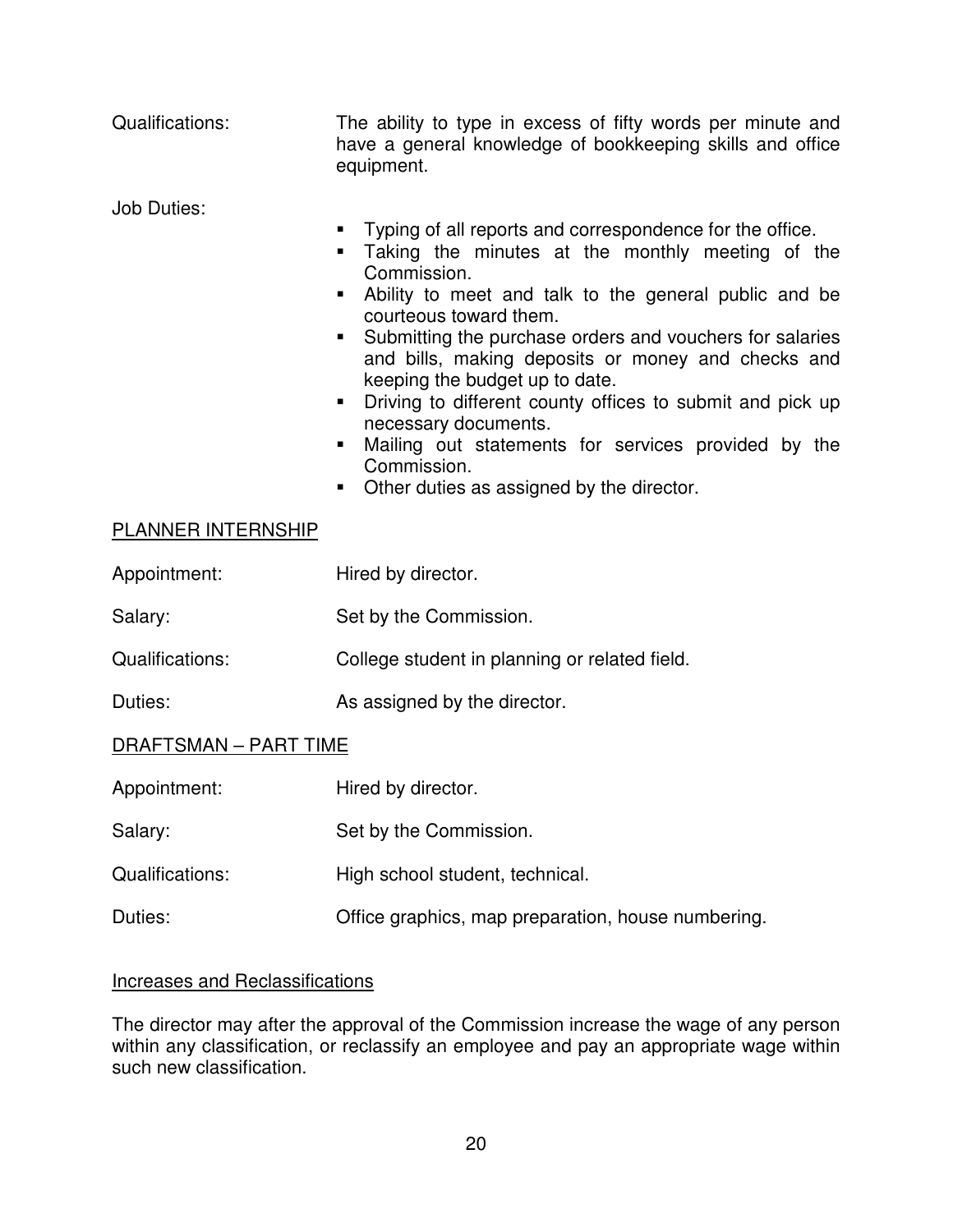## Unclassified Employees

No person shall be employed for a job or position with the Commission if not within any of the established job classifications or in excess of maximum established for any job classification without the prior approval of the executive committee.

## Outside Employment

Employees of the Commission may do consulting work in a private capacity, provided that such employment shall be at a time other than that regularly required by the Commission. Employees will not undertake any outside employment that constitutes or has the appearance of constituting a conflict of interest. Outside employment with the potential of a conflict of interest shall be approved by the executive committee.

## Travel Authorization and Compensation

In the event that it is necessary for one or more officers or employees of the Commission to travel outside the area of the Commission on Commission business, the following conditions shall apply:

- 1. All travel and expenses incurred including the type of travel outside the area shall be authorized by the director.
- 2. All employees shall be reimbursed for the normal use of their private cars on Commission business inside or outside the region at a rate established by the Board of County Commissioners.

# **SECTION XI – INCLUSION OF STATUTES AND SEVERANCE CLAUSE**

- A. All applicable statues of the State of Ohio are included in these By-Laws and Rules of Procedure and made a part thereof.
- B. The invalidity of any section or provision of the Resolution of Cooperation or By-Laws and Rules of Procedure shall not invalidate any other section or portion thereof.

# **SECTION XII – WITHDRAWAL**

In order to make it possible for the Regional Planning Commission to do its best to promote the general welfare and accomplish its principal objective of providing a desirable long range Comprehensive Development Plan for the region, it is of the utmost importance that municipal, township, and county officials keep in mind at all times that resolutions of cooperation creating the Commission were not agreed to without considerable thought and should, therefore, be considered as providing a desirable long term mutually beneficial working agreement. The Planning Commission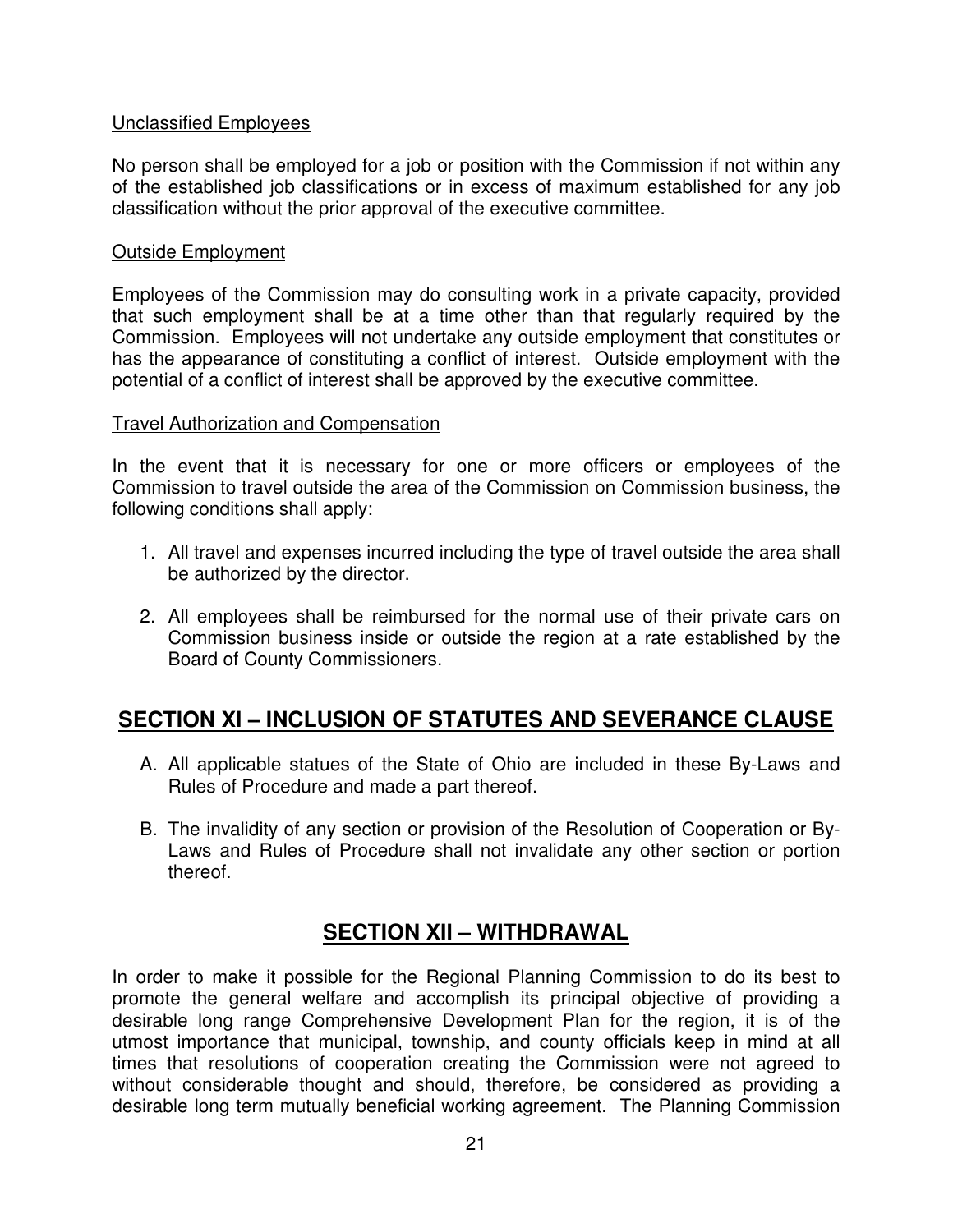of any cooperating township, or the Board of County Commissioners of any cooperating county may withdraw their cooperation hereunder if unsatisfied with the planning assistance provided by the Commission and no satisfactory arrangements can be made with the Commission to change this condition. To withdraw it is necessary that a resolution to that effect be adopted by the aforementioned Planning Commission or Boards, and that a certified copy thereof be delivered to the Secretary of the Regional Planning Commission. In the case of cooperating municipalities, such resolution shall be approved by the legislative body of said municipality before delivery to the Commission. Withdrawal shall be effective upon delivery of the withdrawal resolution to the Commission Secretary, but shall not relieve the withdrawing party of its obligation to contribute its share of the Commission's budget for the year in which the withdrawal occurs, nor shall it withdraw for that year the party's territory from the Region. (Amended October 21, 1997)

# **SECTION XIII - AMENDMENT**

These by-laws shall be amended pursuant to the following procedure:

- A. A resolution approving the form of such proposed amendment shall be adopted by the executive committee at least fifteen days in advance of the next regular Commission meeting, or a petition signed by at least five members setting forth the proposed amendment shall be delivered to the Secretary at least fifteen days in advance of the next regular Commission Meeting.
- B. The Secretary shall thereafter, but not less than seven days prior to the next regular Commission meeting, forward to each member of the Commission a copy of such proposed amendment, together with a notice that it will be the subject of action at the next regular Commission meeting.
- C. Such proposed amendment shall be presented at the next regular Commission meeting and be considered as moved and seconded for adoption. Such amendment shall be deemed adopted upon receiving the affirmative vote of a majority of the Commission members present at such meeting, if a quorum is present as provided in Section VII (C) of the By-Laws.
- D. Sections XII and VII, in addition to steps A, B, C and D of this Section may be amended only after the proposed amendment has been approved by the Boards of County Commissioners of the region, and a majority of the participating municipalities, such action to be completed within six (6) months of the date of the approval of the proposed amendment by the Boards of County Commissioners of the cooperating counties.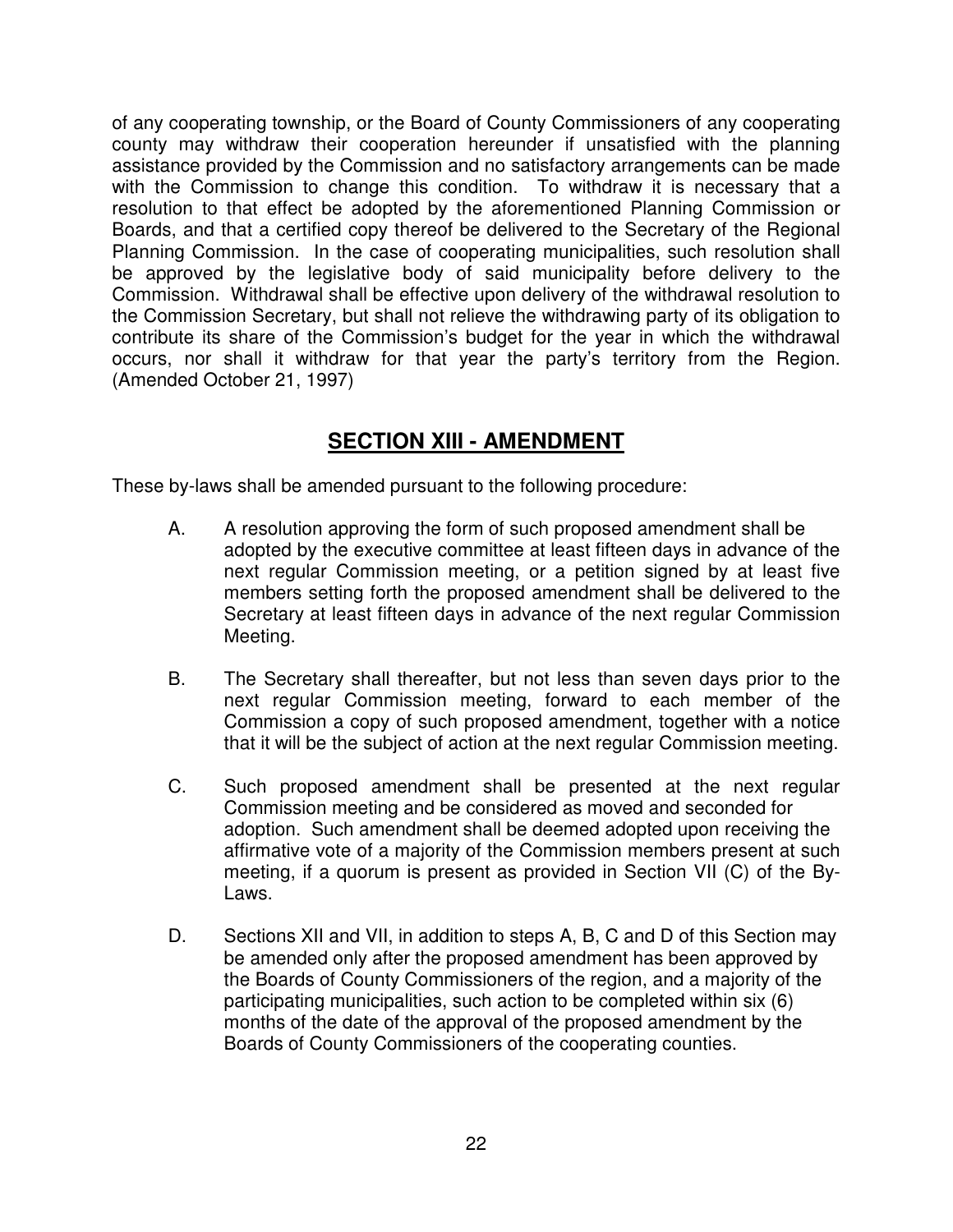# **SECTION XIV – RESOLUTION OF COOPERATION**

RESOLUTION NO. \_\_\_\_ BY \_\_\_\_\_\_\_\_\_\_\_\_\_\_\_\_\_\_\_\_\_\_\_\_\_\_\_\_\_\_\_\_\_\_\_\_\_\_\_\_

To provide for cooperation with the County Commissioners of Ottawa County, Ohio, the County Commissioners of any cooperating county, Planning Commissions, Zoning Commissions and other county, municipal, and township officials in the region as defined in the By-Laws, in the maintenance and operation of Ottawa Regional Planning Commission, in accordance with said By-Laws and under the provisions of the laws of the State of Ohio, particularly Section 713.21 of the Revised Code:

BE IT RESOLVED BY--\_\_\_\_\_\_\_\_\_\_\_\_\_\_\_\_\_\_\_\_\_\_\_\_\_\_\_\_\_\_\_\_\_\_\_\_\_\_\_\_\_\_\_\_\_\_\_\_\_\_\_

(Planning Commission, Council, or Board of Township Trustees)

of (City, Village, or Township) \_\_\_\_\_\_\_\_\_\_\_\_\_\_\_\_\_\_\_\_\_\_\_\_\_\_\_\_\_\_\_\_\_\_Ottawa County, Ohio.

Section I – Membership

That said \_\_\_\_\_\_\_\_\_\_\_\_\_\_\_\_\_\_\_\_\_\_\_\_\_\_\_\_\_\_\_\_\_\_\_\_\_\_\_\_\_\_\_\_\_\_\_\_\_\_\_\_\_\_\_\_\_\_\_\_\_\_

(Planning Commission, Council, or Board of Township Trustees)

does hereby pledge its cooperation with the Board of County Commissioners of Ottawa County, and the Planning Commissions, Zoning Commissions, and other county, municipal, and township officials of such other municipalities and townships in said County, or other County, as may from time to time adopt similar resolutions and cooperate in the maintenance and operation of the Ottawa Regional Planning Commission.

## Section II – General Rules and Procedure and Operation

In compliance with and as part of this resolution, (Planning Commission, Council, or Board of Township Trustees)

of \_\_\_\_\_\_\_\_\_\_\_\_\_\_\_\_\_\_\_\_\_ also does agree to maintain its membership in said

(City, Village, or Township)

Commission in compliance with general terms of the Ottawa Regional Planning Commission's adopted By-Laws and Rules of Procedure.

Section III – Time of Taking Effect

These terms of cooperation shall take effect immediately upon their adoption by the Planning Commission and the legislative body of said City, or Village; or adoption by the Board of Township Trustees of said Township, and certification by the Clerk of said City, Village, or Township. Upon receipt of a copy of the duly adopted resolutions, the Ottawa Regional Planning Commission shall include said City, Village, or Township as a full member of said Commission with all privileges and rights thereto.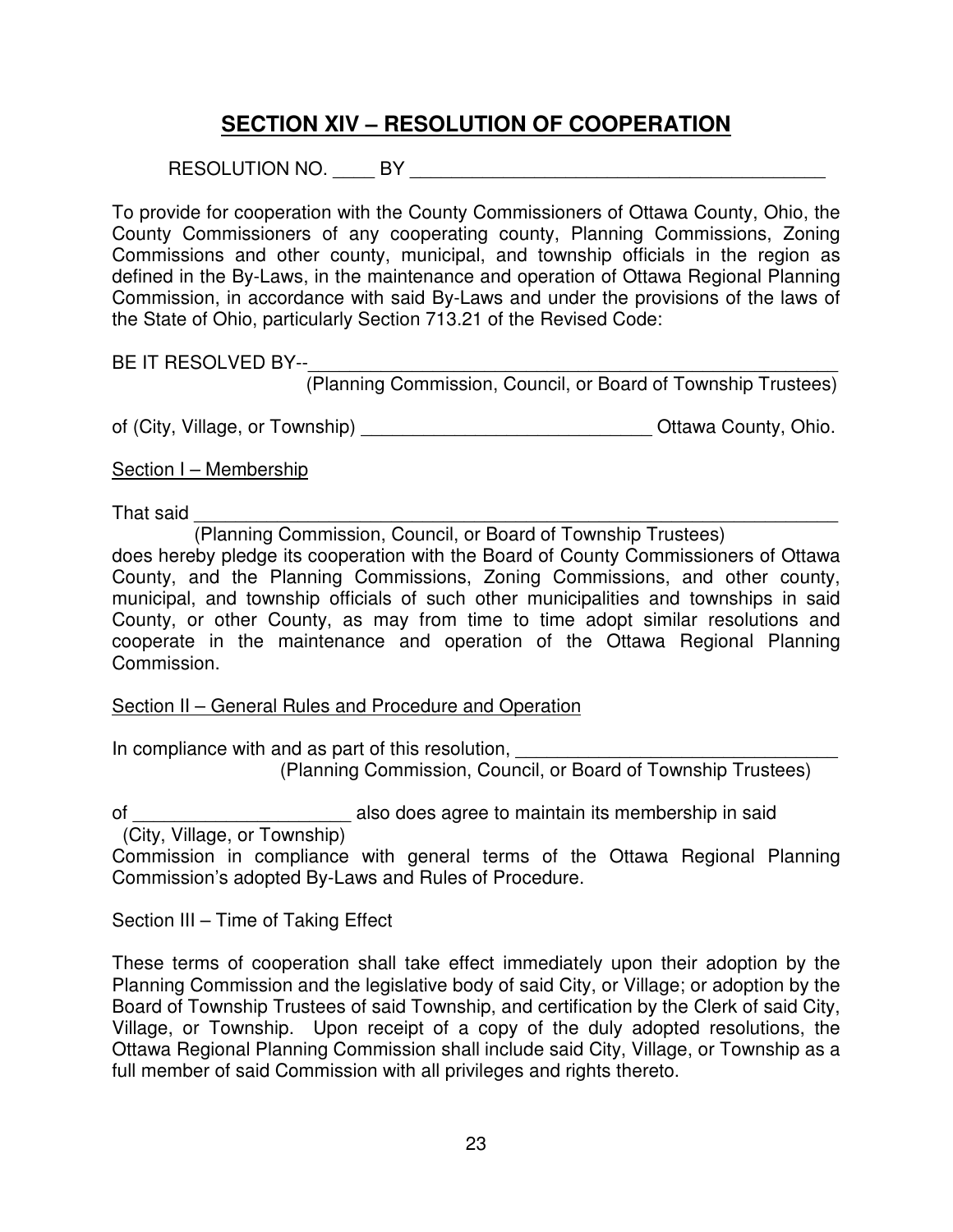| (For Cities or Villages)                                                                                                                                                                                                                                                                                                                                                                                                                      |                                                                                                                                                                                                                                     |
|-----------------------------------------------------------------------------------------------------------------------------------------------------------------------------------------------------------------------------------------------------------------------------------------------------------------------------------------------------------------------------------------------------------------------------------------------|-------------------------------------------------------------------------------------------------------------------------------------------------------------------------------------------------------------------------------------|
|                                                                                                                                                                                                                                                                                                                                                                                                                                               | Adopted: ____________________ Planning Commission of the City (or Village of)<br>(Date)                                                                                                                                             |
|                                                                                                                                                                                                                                                                                                                                                                                                                                               |                                                                                                                                                                                                                                     |
|                                                                                                                                                                                                                                                                                                                                                                                                                                               |                                                                                                                                                                                                                                     |
|                                                                                                                                                                                                                                                                                                                                                                                                                                               | Chairman                                                                                                                                                                                                                            |
| (For Cities, Villages, or Township)                                                                                                                                                                                                                                                                                                                                                                                                           |                                                                                                                                                                                                                                     |
|                                                                                                                                                                                                                                                                                                                                                                                                                                               | Adopted: ______________________________Council of the City (or Village) (or Board of Township (Date)                                                                                                                                |
|                                                                                                                                                                                                                                                                                                                                                                                                                                               | Trustees) of _________________________, in Ottawa County, Ohio.                                                                                                                                                                     |
|                                                                                                                                                                                                                                                                                                                                                                                                                                               |                                                                                                                                                                                                                                     |
| Mayor                                                                                                                                                                                                                                                                                                                                                                                                                                         | President of Council (or Chairman of Trustees)                                                                                                                                                                                      |
| (For Cities, Villages, or Townships)                                                                                                                                                                                                                                                                                                                                                                                                          |                                                                                                                                                                                                                                     |
| Attest:                                                                                                                                                                                                                                                                                                                                                                                                                                       |                                                                                                                                                                                                                                     |
|                                                                                                                                                                                                                                                                                                                                                                                                                                               | I, ____________________________Clerk of the (City, Village, or Township) of                                                                                                                                                         |
|                                                                                                                                                                                                                                                                                                                                                                                                                                               | in Ottawa County, State of Ohio, hereby do certify that the foregoing                                                                                                                                                               |
|                                                                                                                                                                                                                                                                                                                                                                                                                                               | Resolution No. __________ was duly and regularly adopted by the Council (or Trustees                                                                                                                                                |
|                                                                                                                                                                                                                                                                                                                                                                                                                                               | of) _______________________________, in Ottawa County, Ohio, on the _____ day of                                                                                                                                                    |
| $\overline{\phantom{a}}$ , $\overline{\phantom{a}}$ , $\overline{\phantom{a}}$ , $\overline{\phantom{a}}$ , $\overline{\phantom{a}}$ , $\overline{\phantom{a}}$ , $\overline{\phantom{a}}$ , $\overline{\phantom{a}}$ , $\overline{\phantom{a}}$ , $\overline{\phantom{a}}$ , $\overline{\phantom{a}}$ , $\overline{\phantom{a}}$ , $\overline{\phantom{a}}$ , $\overline{\phantom{a}}$ , $\overline{\phantom{a}}$ , $\overline{\phantom{a}}$ |                                                                                                                                                                                                                                     |
|                                                                                                                                                                                                                                                                                                                                                                                                                                               | (Signed) <u>support</u> and the set of the set of the set of the set of the set of the set of the set of the set of the set of the set of the set of the set of the set of the set of the set of the set of the set of the set of t |
|                                                                                                                                                                                                                                                                                                                                                                                                                                               | Clerk                                                                                                                                                                                                                               |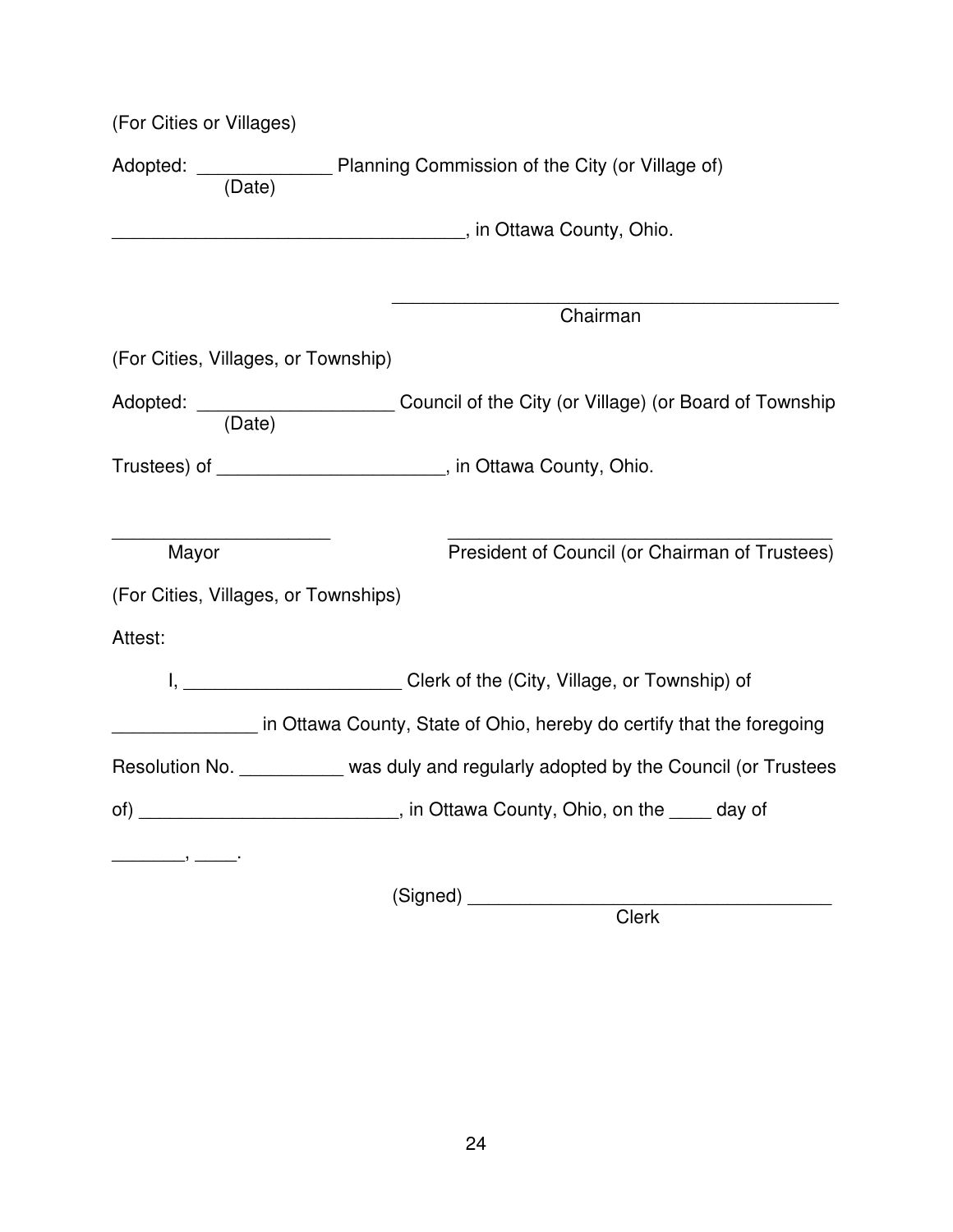# **INDEX**

### $\boldsymbol{\mathsf{A}}$

| Alternate Municipal (or Township) Ex Officio Members7 |  |
|-------------------------------------------------------|--|
|                                                       |  |
|                                                       |  |
|                                                       |  |
|                                                       |  |
|                                                       |  |
|                                                       |  |

#### $\mathbf B$

|--|--|

## $\mathbf C$

| Commission  4, 5, 6, 7, 8, 9, 10, 11, 12, 13, 14, 15, 16, 17, |  |
|---------------------------------------------------------------|--|
| 18.21.22.23.24                                                |  |
|                                                               |  |
|                                                               |  |

#### $\mathbf D$

### $E$

| executive committee 6, 7, 9, 10, 11, 12, 13, 18, 22 |  |
|-----------------------------------------------------|--|
|                                                     |  |
|                                                     |  |
|                                                     |  |
|                                                     |  |
|                                                     |  |
|                                                     |  |

#### $\mathsf F$

#### G

#### $\boldsymbol{\mathsf{H}}$

## $\mathbf L$

### $\boldsymbol{\mathsf{M}}$

## $\mathbf N$

## $\mathbf 0$

| Ottawa Regional Planning Commission 4, 23 |  |
|-------------------------------------------|--|

## $\mathsf{P}$

| Planning 4, 8, 13, 14, 15, 17, 18, 21, 23, 24 |  |
|-----------------------------------------------|--|
|                                               |  |
|                                               |  |
|                                               |  |
|                                               |  |
|                                               |  |
|                                               |  |
|                                               |  |
|                                               |  |

## $\mathbf Q$

|--|

#### ${\sf R}$